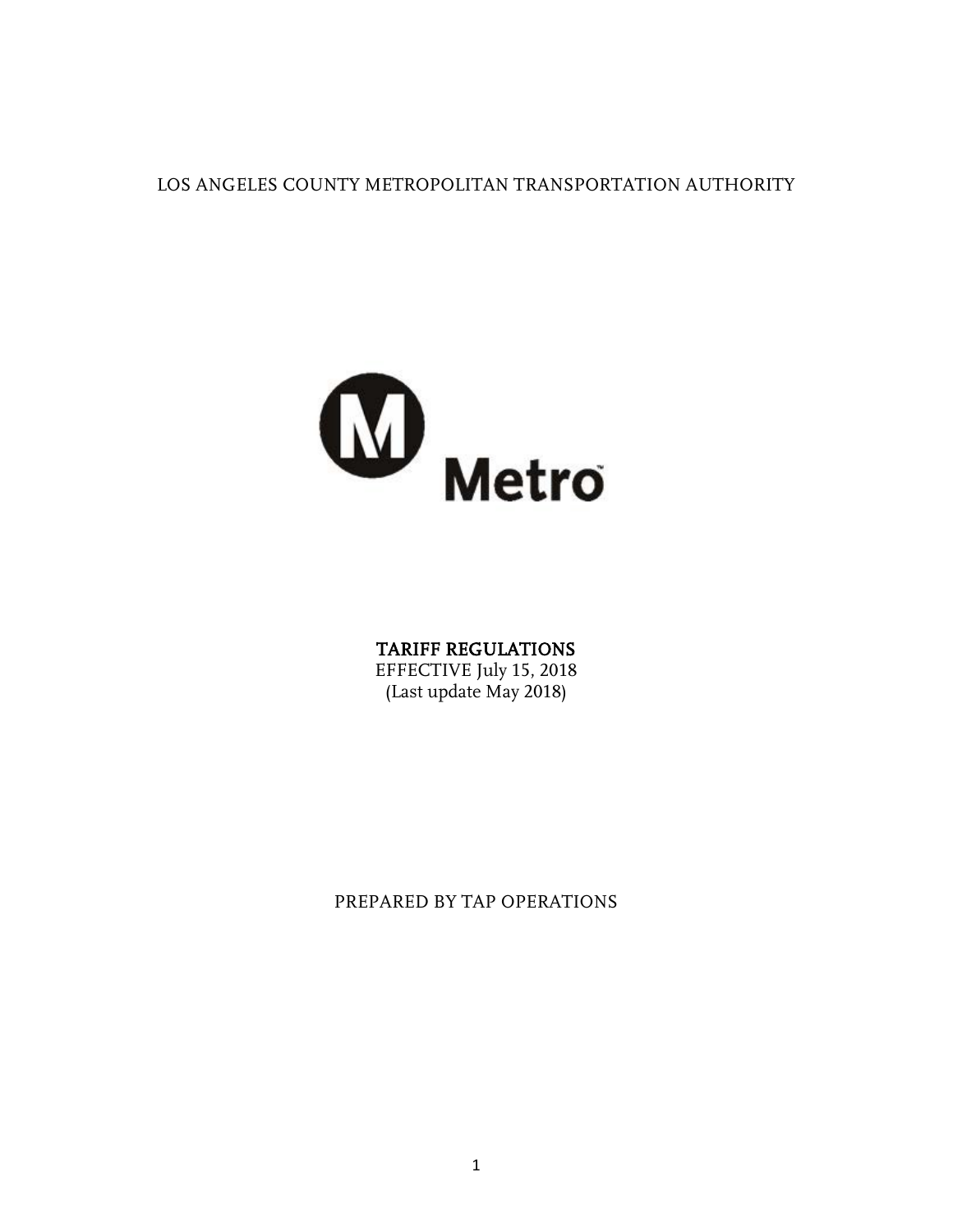## TABLE OF CONTENTS

| Metro Passengers Transferring to OCTA Buses (in L.A. or Orange County)  18 |  |
|----------------------------------------------------------------------------|--|
|                                                                            |  |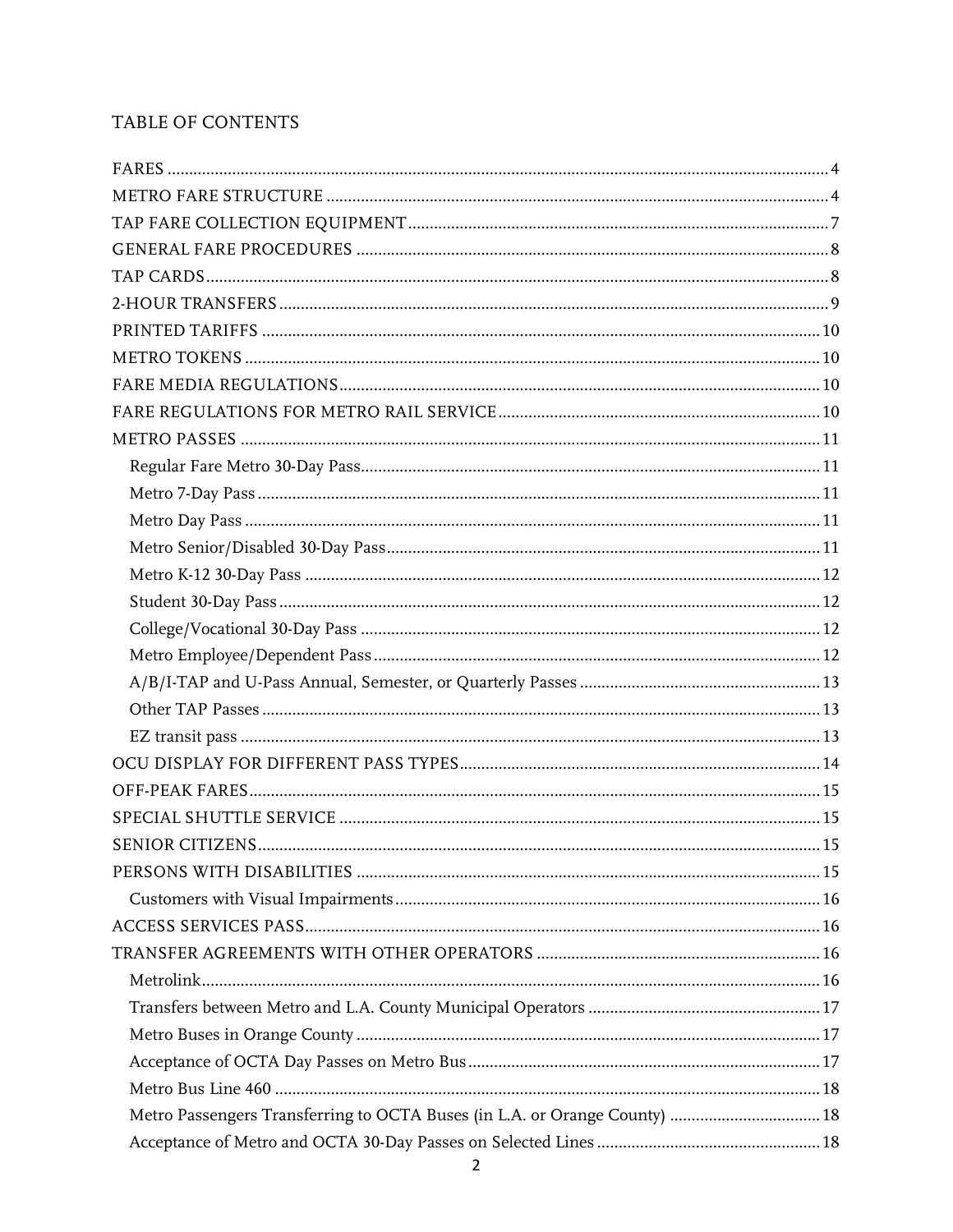| Exchange of Employee Pass Privilege Between Metro and Riverside Transit Agency (RTA) 18 |  |
|-----------------------------------------------------------------------------------------|--|
|                                                                                         |  |
|                                                                                         |  |
|                                                                                         |  |
|                                                                                         |  |
|                                                                                         |  |
|                                                                                         |  |
|                                                                                         |  |
|                                                                                         |  |
|                                                                                         |  |
|                                                                                         |  |
|                                                                                         |  |
|                                                                                         |  |
|                                                                                         |  |
|                                                                                         |  |
|                                                                                         |  |
|                                                                                         |  |
|                                                                                         |  |
|                                                                                         |  |
|                                                                                         |  |
|                                                                                         |  |
|                                                                                         |  |
|                                                                                         |  |
|                                                                                         |  |
|                                                                                         |  |
|                                                                                         |  |
|                                                                                         |  |
|                                                                                         |  |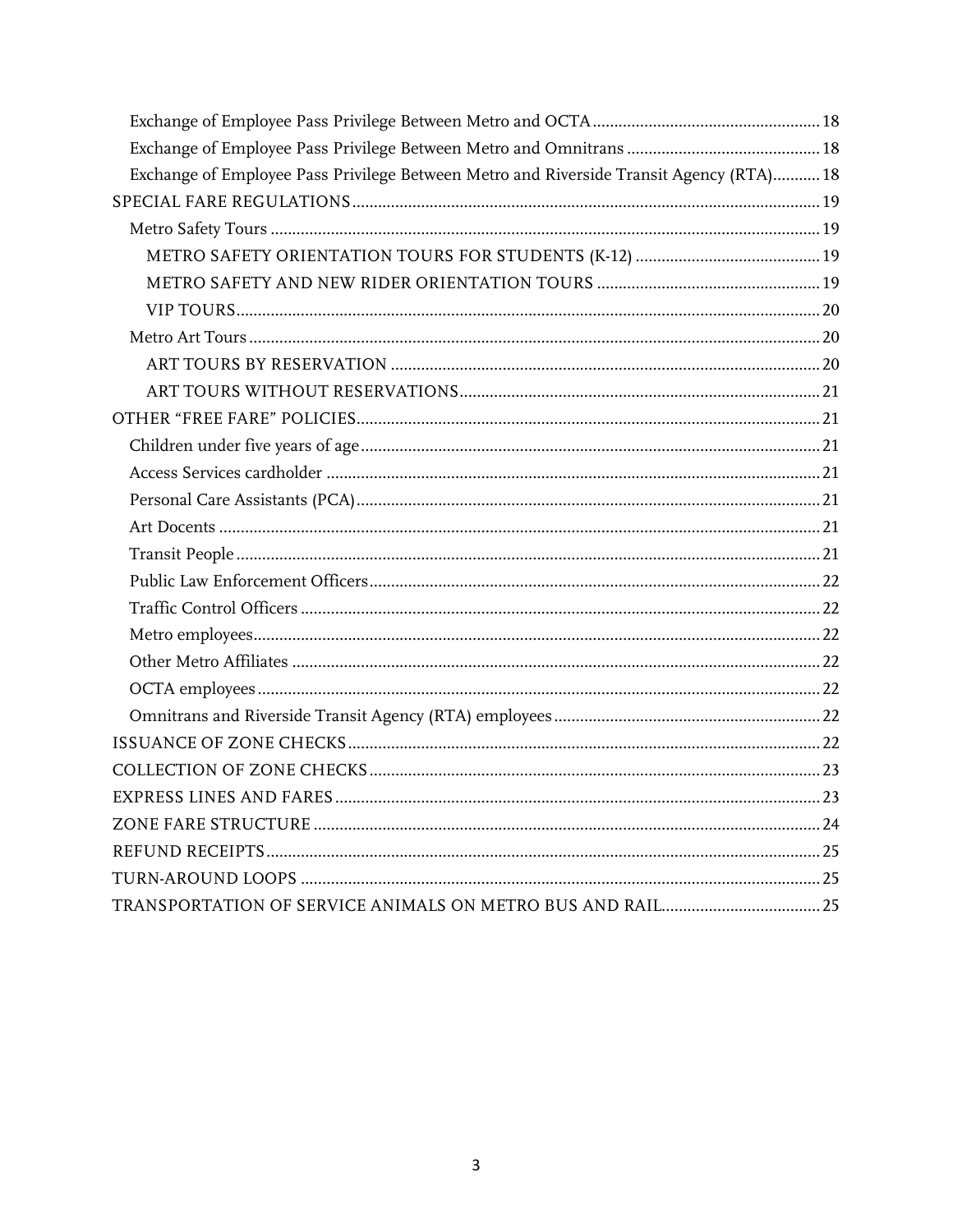#### <span id="page-3-0"></span>FARES

Cash fares are payable directly into a Metro Bus farebox. Cash fares are payable in lawful United States currency only. Metro Rail fares must be pre-paid by loading Stored Value or a pass to a TAP card. Metro Bus fares may also be pre-paid on a TAP card, but cash and tokens are accepted as well. Fares may be pre-paid by loading one of the following to a TAP card:

- 1-Way Trip
- Metro 30-day, 7-day, or day pass
- Regional EZ transit base pass
- Regional EZ transit pass + Zone
- Annual or specific term passes offered through Metro's Commute Services department
- Stored Value
- TAP Participant pass

#### <span id="page-3-1"></span>METRO FARE STRUCTURE (As of September 2014)

| <b>Local Fares</b>                                                                                                                                              | <u>Regular</u> | Senior $62+/-$<br>Disabled/<br><b>Medicare</b> | College/<br>Vocational | Student (K-12) |
|-----------------------------------------------------------------------------------------------------------------------------------------------------------------|----------------|------------------------------------------------|------------------------|----------------|
| Cash (Bus Only)                                                                                                                                                 |                |                                                |                        |                |
| 1-Ride Base Fare<br>No transfers                                                                                                                                | \$1.75         | 75 $\mathcal{C}$ Peak<br>$35¢$ Off-Peak        | \$1.75                 | \$1.00         |
| Tokens <sup>1</sup>                                                                                                                                             |                |                                                |                        |                |
| On TAP                                                                                                                                                          |                |                                                |                        |                |
| 1-Way Trip<br>Includes transfers to other<br>Metro lines for up to 2 hours<br>to complete one-way trip                                                          | \$1.75         | 75 $\mathcal{C}$ Peak<br>$35¢$ Off-Peak        | \$1.75                 | \$1.00         |
| 1-Day Pass<br>Valid for 1 day on first tap<br>Expires at 3am on the<br>following day after first use<br>Includes: All Metro services<br>and Silver Line 910/950 | \$7.00         | \$2.50                                         |                        |                |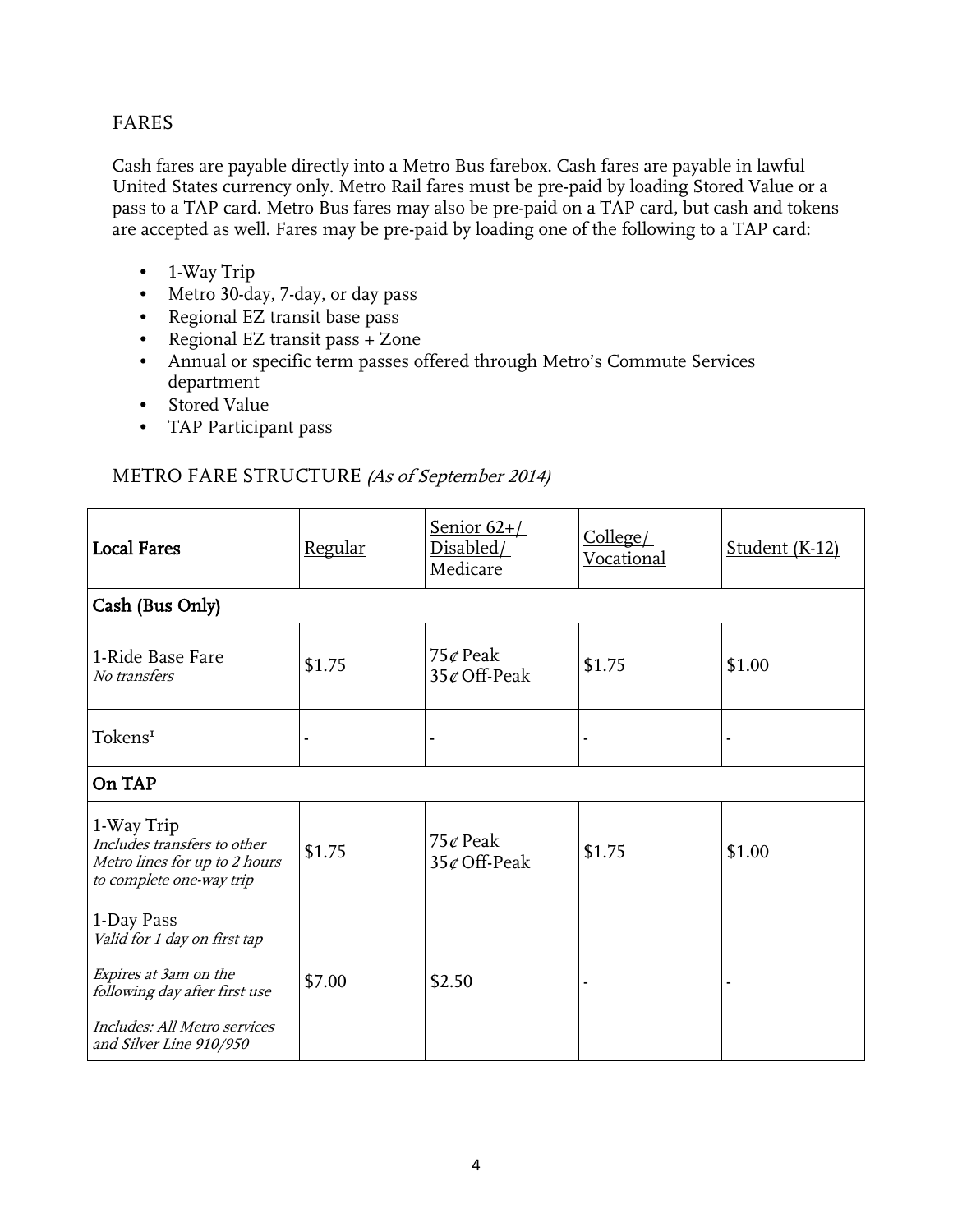| <b>Local Fares</b>                                                                                                                                                                                                                                                     | Regular  | <u>Senior 62+/</u><br>Disabled/<br>Medicare | College/<br>Vocational | Student (K-12) |
|------------------------------------------------------------------------------------------------------------------------------------------------------------------------------------------------------------------------------------------------------------------------|----------|---------------------------------------------|------------------------|----------------|
| 7-Day Pass<br>Valid for 7 consecutive days<br>from the first tap. Expires at<br>3am on the following<br>expiration<br>Additional charges apply to<br>ride: Metro Silver Line and<br>Metro Express Buses                                                                | \$25.00  |                                             |                        |                |
| 30-Day Pass<br>Valid for 30 consecutive days<br>from the first tap<br>Expires at 3am on the<br>following expiration                                                                                                                                                    | \$100.00 | \$20.00                                     | \$43.00                | \$24.00        |
| Additional charges apply to<br>ride: Metro Silver Line and<br>Metro Express Buses                                                                                                                                                                                      |          |                                             |                        |                |
| $30$ -Day + Zone 1 Pass<br>Ride Metro for 30 consecutive<br>days from first tap.<br>Includes: All Metro services                                                                                                                                                       | \$122.00 |                                             |                        |                |
| <b>Other Products</b>                                                                                                                                                                                                                                                  |          |                                             |                        |                |
| <b>Stored Value</b><br>Customers must board the front of the bus to request a Reload transaction. The<br>Good on all Metro services<br>maximum amount a customer can insert in the farebox is \$20 per transaction.<br>and other TAP participating<br>transit agencies |          |                                             |                        |                |
| EZ transit pass                                                                                                                                                                                                                                                        |          |                                             |                        |                |
| EZ transit base pass                                                                                                                                                                                                                                                   |          |                                             |                        |                |
| Includes: All Metro services<br>Additional charges apply to<br>ride: Metro Silver Line; Metro<br>Express buses; and non-Metro<br>Express buses                                                                                                                         | \$110.00 | \$42.00                                     |                        |                |
| EZ transit pass Zone<br>upcharges per zone                                                                                                                                                                                                                             | \$22.00  | \$9.50                                      |                        |                |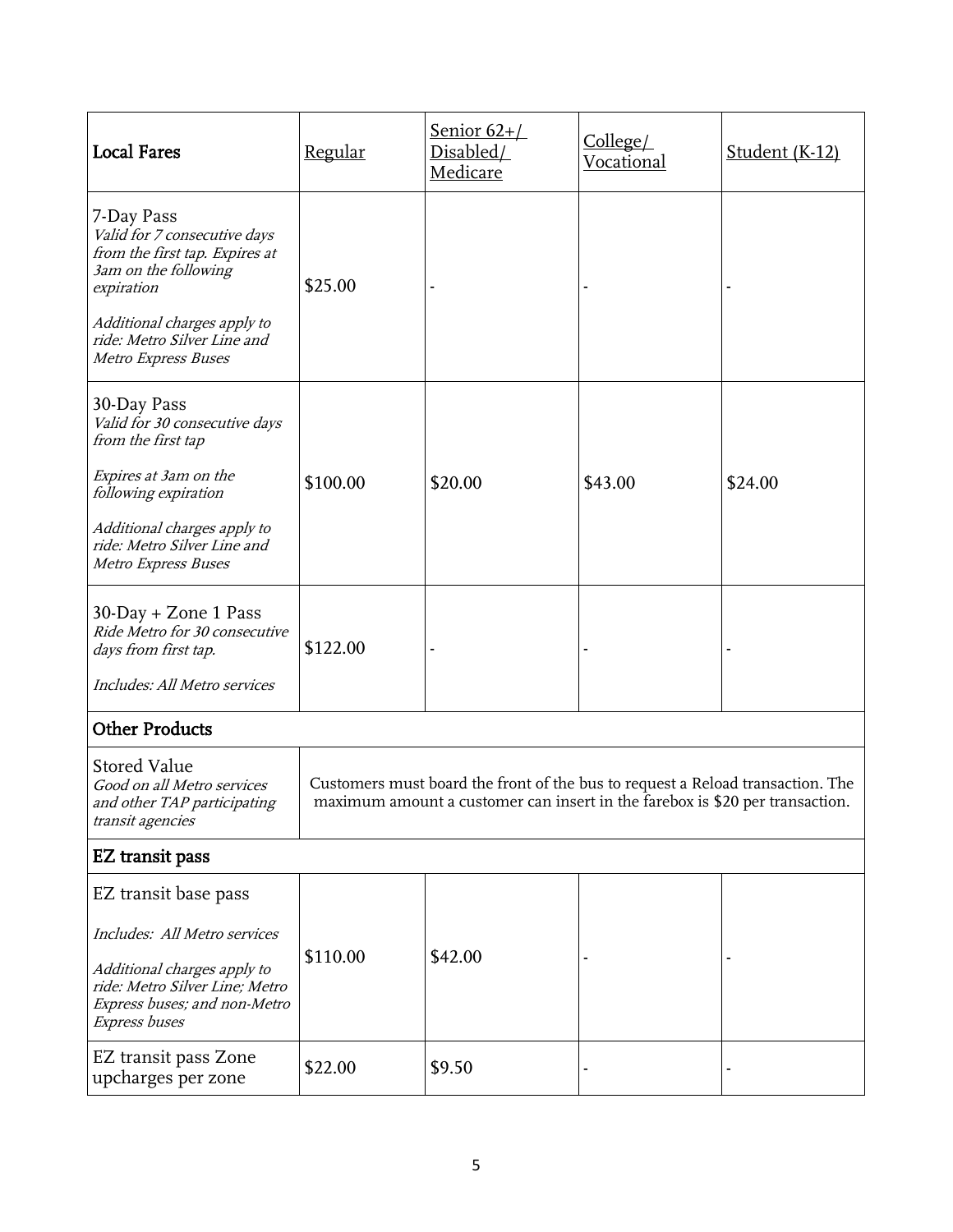| <b>Local Fares</b>                                                                                                                                                            | Regular | Senior $62+$ /<br>Disabled/<br>Medicare | College/<br>Vocational | Student (K-12) |
|-------------------------------------------------------------------------------------------------------------------------------------------------------------------------------|---------|-----------------------------------------|------------------------|----------------|
| EZ transit pass Zone 1                                                                                                                                                        |         |                                         |                        |                |
| Includes: All Metro services                                                                                                                                                  |         |                                         |                        |                |
| Additional charges apply to<br>ride: Zone 2 or higher are not<br>required by Metro. Zone 2<br>and higher apply to non-Metro<br>Express buses that leave LA<br>County          | \$132   | \$51.50                                 |                        |                |
| EZ transit pass Zone 2                                                                                                                                                        | \$154   | \$61                                    |                        |                |
| EZ transit pass Zone 3                                                                                                                                                        | \$176   | \$70.50                                 |                        |                |
| EZ transit pass Zone 4                                                                                                                                                        | \$198   | \$80                                    |                        |                |
| EZ transit pass Zone 5                                                                                                                                                        | \$220   | \$89.50                                 |                        |                |
| EZ transit pass Zone 6                                                                                                                                                        | \$242   | \$99                                    |                        |                |
| EZ transit pass Zone 8                                                                                                                                                        | \$286   | \$118                                   |                        |                |
| EZ transit pass Zone 9                                                                                                                                                        | \$308   |                                         |                        |                |
| EZ transit pass Zone 10                                                                                                                                                       | \$330   |                                         |                        |                |
| EZ transit pass Zone 11                                                                                                                                                       | \$352   |                                         |                        |                |
| EZ transit pass Zone 12                                                                                                                                                       |         | \$156                                   |                        |                |
| EZ transit pass Zone 13                                                                                                                                                       |         | \$165.50                                |                        |                |
| EZ transit pass Zone 14                                                                                                                                                       |         | \$175                                   |                        |                |
| Silver Line & Express                                                                                                                                                         |         |                                         |                        |                |
| 1-Way Trip (on TAP)<br>Includes transfers to other<br>Metro lines for up to 2 hours<br>to complete a one-way trip<br>Additional charges apply to<br>ride: Metro Express buses | \$2.50  | \$1.35 Peak<br>95¢ Off-Peak             | \$2.50                 | \$2.50         |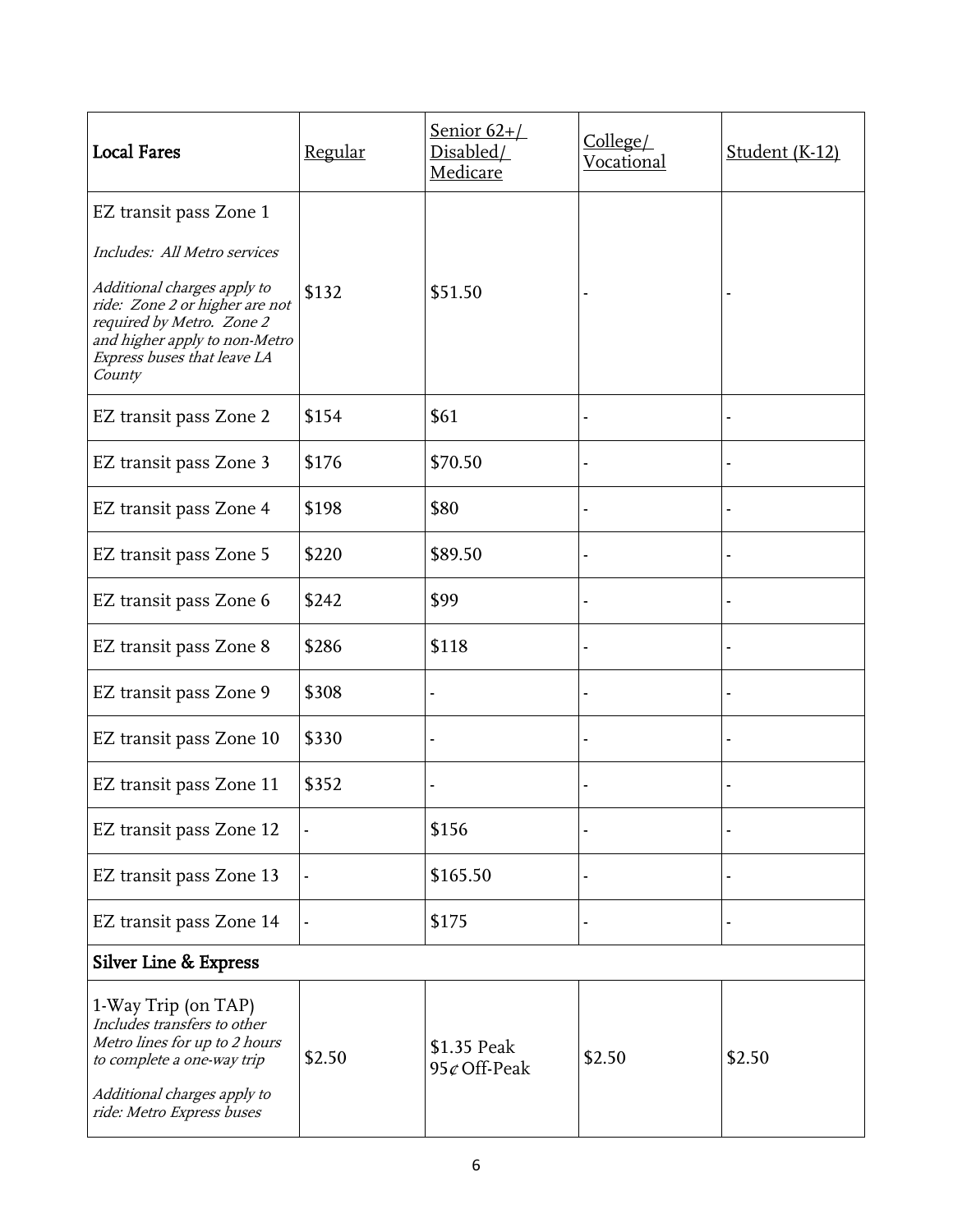| <b>Local Fares</b>                                                                                                          | <u>Regular</u> | Senior $62+$ /<br>Disabled/<br>Medicare | College/<br>Vocational | Student (K-12) |
|-----------------------------------------------------------------------------------------------------------------------------|----------------|-----------------------------------------|------------------------|----------------|
| Premium upcharge for 7-<br>Day, 30-Day & EZ Transit<br>Pass<br>All other Metro passes<br>accepted without premium<br>charge | 75c            |                                         |                        |                |
| <b>Express Freeway Premium Charge</b>                                                                                       |                |                                         |                        |                |
| Express + Zone 1<br>Premium Charge<br>Additional fare required only<br>on freeway segments                                  | 75c            | $60\sigma$                              | 75c                    | 75c            |

<sup>I</sup> On May 15, 2018, Metro discontinued supplying Metro tokens to TAP vendors and the Metro Customer Centers. Tokens will be accepted onboard Metro bus and rail trips until November 29, 2019.

# <span id="page-6-0"></span>TAP FARE COLLECTION EQUIPMENT

| <b>Device</b>                        | Description                                                                      | Time until fare is ready for use<br>based on purchase method                                            |
|--------------------------------------|----------------------------------------------------------------------------------|---------------------------------------------------------------------------------------------------------|
| <b>Bus Farebox</b>                   | Located on buses and<br>operated by operators                                    | Online + phone = $Up$ to 24-48<br>hrs<br>TVM, TAP vendor/Metro<br>Customer Center or bus =<br>Immediate |
| <b>Bus Mobile</b><br>Validator (BMV) | Located on buses - no<br>operator interaction<br>required                        | Online + phone = $Up$ to 30<br>mins<br>TVM, TAP vendor/Metro<br>Customer Center or $bus =$<br>Immediate |
| TAP Vending<br>Machine (TVM)         | Located at rail<br>stations and operated<br>by customers                         | Online + phone = $N/A$<br>TAP vendor/Metro Customer<br>Center or bus = Immediate                        |
| Turnstile                            | Located at rail<br>stations - device<br>validates pass or<br><b>Stored Value</b> | Online + phone = $Up$ to 1 hr<br>TVM, TAP vendor/Metro<br>Customer Center or bus =<br>Immediate         |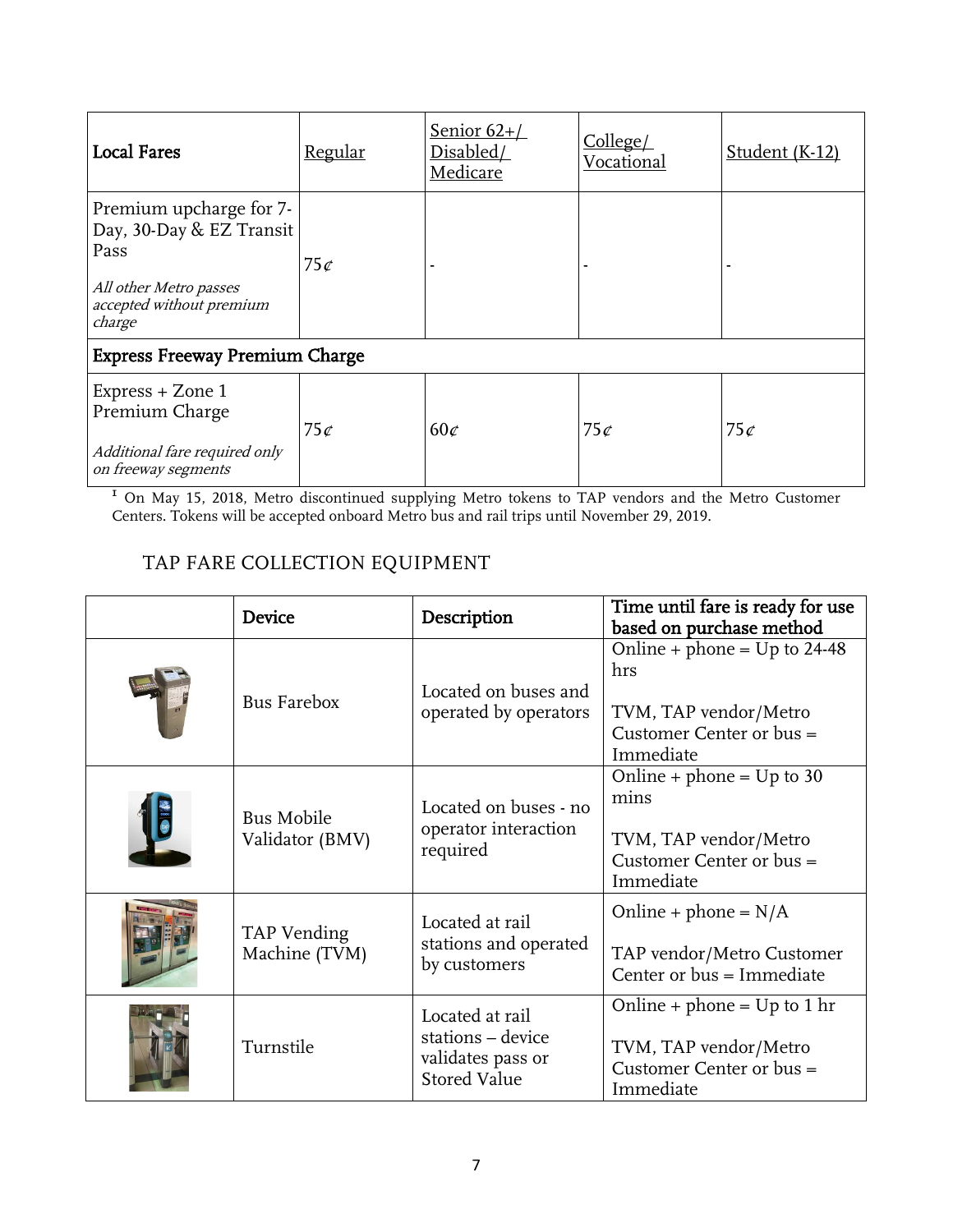|               | <b>Device</b>   | Description                                                                   | Time until fare is ready for use<br>based on purchase method                                      |
|---------------|-----------------|-------------------------------------------------------------------------------|---------------------------------------------------------------------------------------------------|
|               | <b>ADA</b> Gate | Located at rail<br>stations - an<br>alternative entrance<br>to the turnstiles | Online + phone = $Up$ to 1 hr<br>TVM, TAP vendor/Metro<br>Customer Center or $bus =$<br>Immediate |
| $\mathcal{L}$ | Rail Validator  | Located at rail lines -<br>device validates pass<br>or Stored Value           | Online + phone = $Up$ to 1 hr<br>TVM, TAP vendor/Metro<br>Customer Center or $bus =$<br>Immediate |

## <span id="page-7-0"></span>GENERAL FARE PROCEDURES

Fare procedures on the Metro transit system are governed by the MTA Board of Directors and separate agreements with adjacent counties in which transit service is provided. The following is a description of the fare procedures as applied to the various types of service.

On Metro Bus lines operating terminal to terminal in local service, a base fare applies to any destination on the line. Refer to page 4 for Metro fare structure.

When base fare is paid with Stored Value or a 1-Way Trip is validated on a TAP card, customer shall receive two hours of transfers to other Metro services to complete a one-way trip.

Limited service Metro Bus lines are those operating partially in local and partially in restricted-stop service. These lines are not operated via freeways. Distance increments (zones) will not be charged on this type of service.

Express service lines are those operating partially in local and partially in restricted-stop service with portions of their trips operated via freeway or busway. A zone upcharge will be charged on regular Metro 30-day, Metro 7-day passes, Metro 1-Way Trip and regular EZ pass when using Express service lines. Zone upcharge will not be charged for passengers 1) using a day pass or Senior/Disabled, Student and College/Vocational TAP cards with a valid 30-day pass as denoted by a GoSr/Dis, Go K12, or GoColleg message when the card is tapped; 2) using TAP cards with a valid 1-zone 30-day, 1-zone or higher EZ Pass, annual, or I-TAP pass as denoted by a GoRegZ1 (or higher) or GoColleg message when the card is tapped. Operators must refer to line tariffs for fare instructions printed on the back of the summary map.

## <span id="page-7-1"></span>TAP CARDS

TAP cards are currently available for a variety of products including annual and specific term passes available exclusively to employees of participating businesses or to students and employees at participating universities, colleges, vocational schools and other institutions;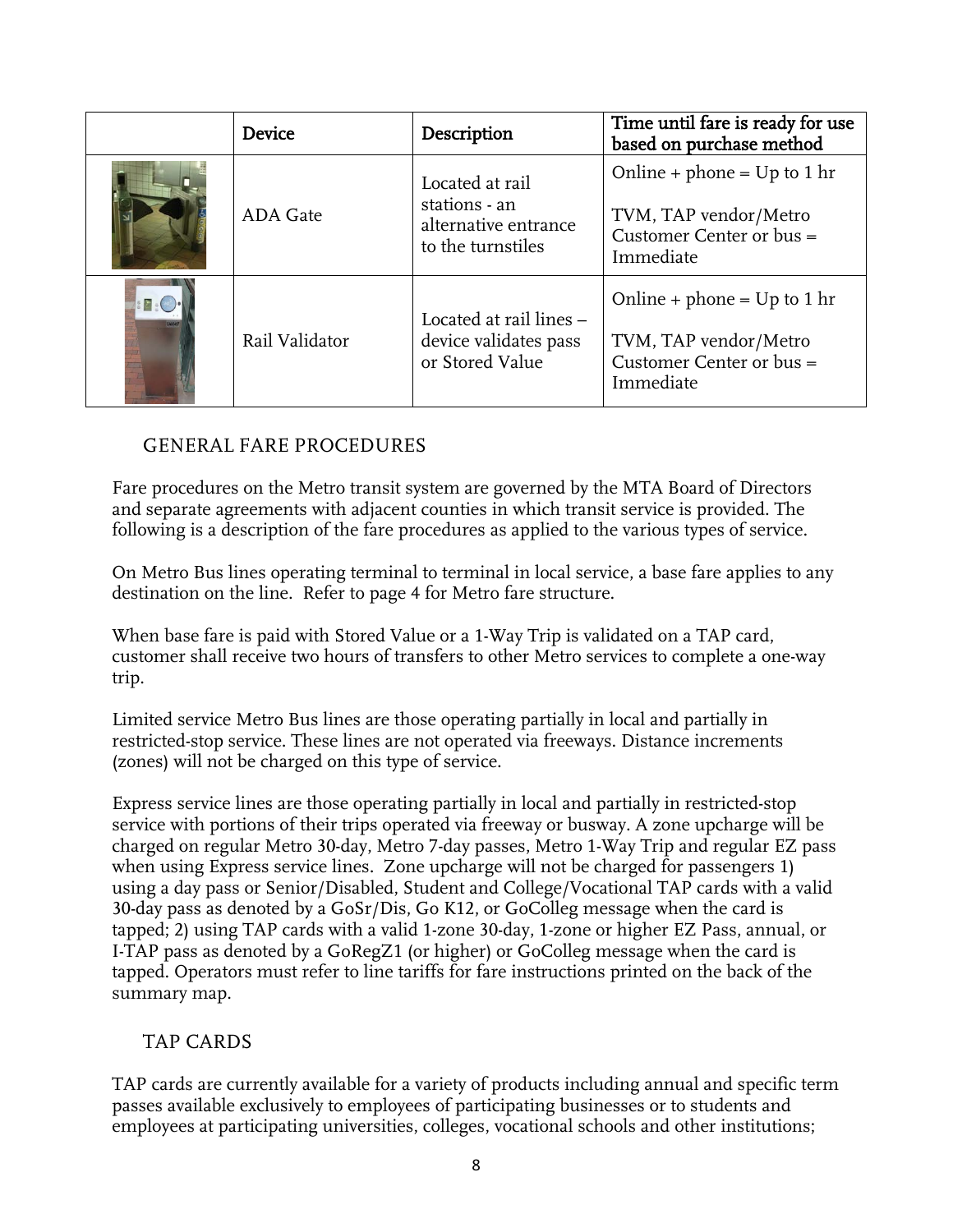Metro 30-day and 7-day passes; Metro day passes; Metro employee, retiree and dependent passes; EZ transit passes; 1-Ride passes and Stored Value (i.e., electronic cash). TAP cards are honored on all Metro Bus, Metro Rapid, Metro Liner and Metro Rail lines, though zone charges may apply.

TAP cards must be tapped on the TAP fare collection equipment at each boarding. Refer to page 7 for TAP fare collection equipment information. TAP cards may or may not have a photo in the upper left hand corner. TAP cards do not require a validation stamp, but do require a TAP logo. A valid TAP card will produce a beep when tapped on the farebox, and the operator's OCU (Operator Control Unit) will display a "Go" message followed by the rider category of the cardholder, and the number of zones included where zones may be required (i.e., GoRegZ0, GoRegZ1, GoSr/Dis, Go K12, GoColleg, GoEmploy, GoRetDep, GoAccess, or GoAccs+1). Day Passes will display "GoDyPass" or "GoSD" Day when tapped on a farebox. Where a zones paid indicator (i.e., Z0 or Z1) is not present, the pass on the TAP card is valid on all zones. TAP cards with Stored Value (i.e., cards loaded with electronic cash that is deducted for each ride taken) will display the value of the fare paid (e.g., \$1.75) when tapped on the farebox. The operator's OCU display will show "Passback" when a valid TAP card is tapped more than once on a single TAP fare collection device within seven minutes.

TAP cards with photo and name printed on the card may also be used as valid reduced fare ID for Senior/Disabled cash-paying customers. Patrons using TAP cards with no photo or name printed on a TAP card that displays a Reduced Fare message (i.e., GoSr/Dis, GoS/DZ0, GoColleg, Go K12) when tapped must present a valid photo ID with their TAP card. The exception to this is Students in grades K through 8.

TAP card cost is \$2 across all purchasing platforms (TAP vending machines, online at taptogo.net, by calling 866.TAPTOGO, Metro Customer Centers, TAP vendor locations and onboard Metro buses (customers can make the request by boarding the front of the bus and request to purchase one from the operator and load up to \$20 in Stored Value).

Use of a TAP card is subject to the TAP cardholder agreement available at *taptogo.net*.

#### <span id="page-8-0"></span>2-HOUR TRANSFERS

When base fare is paid with Stored Value or a 1-Way Trip is validated on a TAP card, the customer shall receive two hours of transfers to other Metro services as part of a continuous 1-Way Trip. Transfers are allowed when transferring from one line to another; consecutive taps on the same bus or rail line are not allowed except on bus routes with scheduled short line service. Transfers are granted automatically by tapping at each boarding using the same TAP card with which base fare was paid. Customers desiring a Metro-to-Muni transfer (MMT) should have sufficient Stored Value for the transfer fare when boarding another agency bus. When customer boards the 2nd bus or enters a Metro rail station within 2.5 hours, the TAP equipment will automatically deduct the transfer fare (plus upcharge, if applicable) from Stored Value. Refer to page 7 for TAP fare collection equipment information.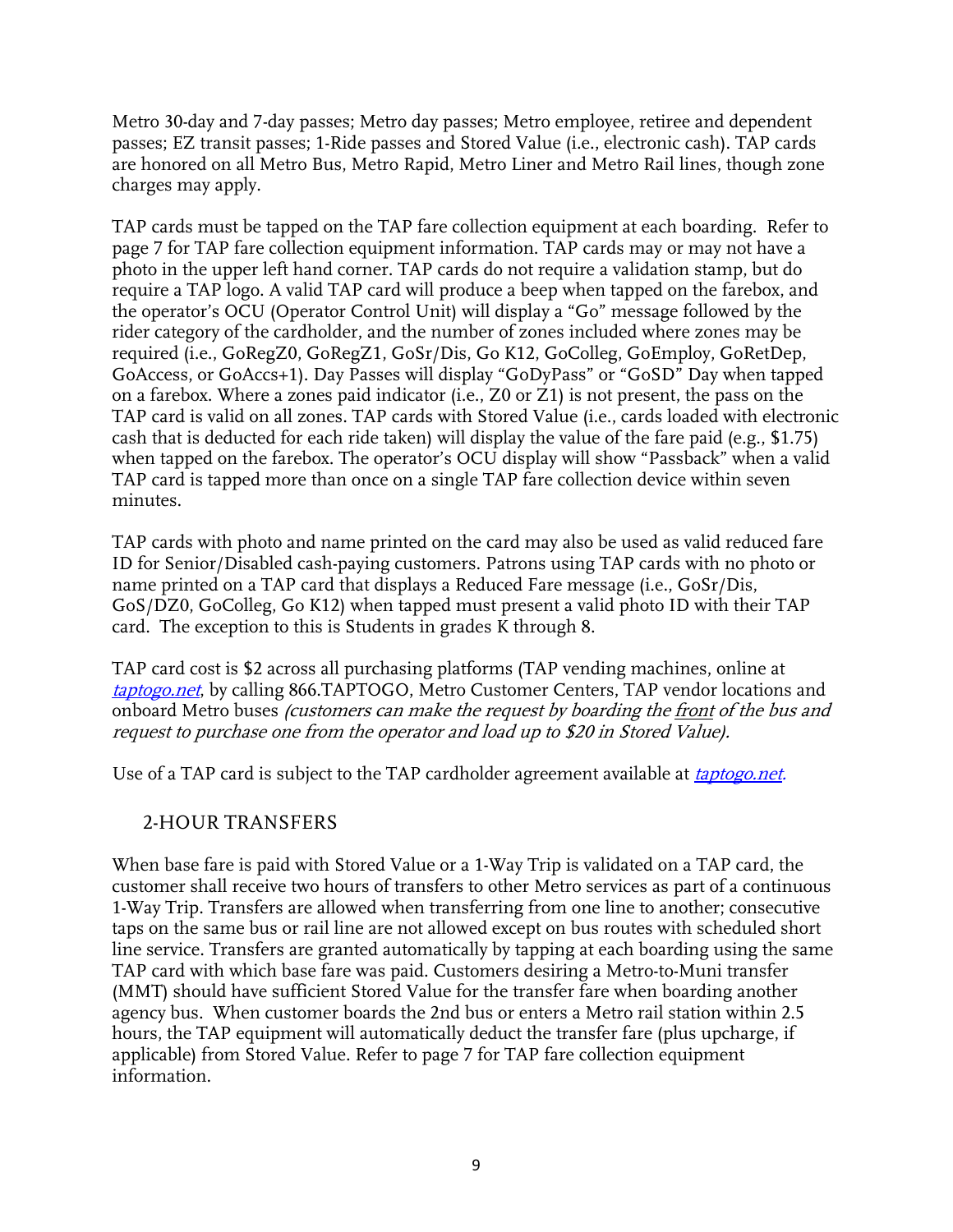#### <span id="page-9-0"></span>PRINTED TARIFFS

For each line that requires special instructions (i.e., multiple fares, service restrictions, transfer notes, etc.) a fare statement or individual tariff/fare tables are printed on the reverse side of the summary route map.

A line with no printed tariff indicates the base fare applies on that line from each terminal to all other points on the line, and that all basic fare and transfer rules apply. To identify a line in this category the words "Reverse side intentionally left blank" are placed on the map side of the route of line map.

#### <span id="page-9-1"></span>METRO TOKENS

Effective May 15, 2018, Metro will discontinue the sale of tokens. Tokens will continue to be accepted on board bus and for rail trips until November 29, 2019. Customers who use tokens will need to pay with cash or obtain and use a TAP card and add Stored Value or a pass to pay their fares after November 29, 2019.

## <span id="page-9-2"></span>FARE MEDIA REGULATIONS

TAP Operations provides support to the Operations department and the Operator Central Instruction (OCI) on Metro's fare media structure and on how to properly operate the operator control unit (OCU). In order for TAP and Operations to gain a better understanding of leading customer confusions and operator farebox issues all relevant correspondence on TAP updates and/or policy changes relating to the TAP Program and operational processes are archived in the Metro intranet: [http://intranet1.metro.net/serv\\_perf/reports\\_OPs\\_Notices.htm](http://intranet1.metro.net/serv_perf/reports_OPs_Notices.htm)

## <span id="page-9-3"></span>FARE REGULATIONS FOR METRO RAIL SERVICE

Metro Rail service is operated on Metro Blue, Gold, Green, Purple, Red and Expo Lines. For each rail line a base fare applies to any destination on the line. Students in grades 9-12 are required to have a valid photo ID or school ID to purchase fare or ride with a Student TAP card. All passengers must have proof of valid fare in their possession when on the station platform and onboard Metro Rail.

Additional rules apply to the purchase of Metro Rail fare:

- Passengers must purchase a Metro fare on a TAP card before entering the station platform.
- Once tapped for entry, 1-Way trips are valid for up to two hours when transferring to other Metro services.

Authorized law enforcement officers patrol Metro Rail Lines. Rail passengers are required to display valid proof of fare when requested by officers. Passengers without valid proof of fare payment are subject to a citation and a fine of up to \$250. Refer to page 4 for Metro fare structure information.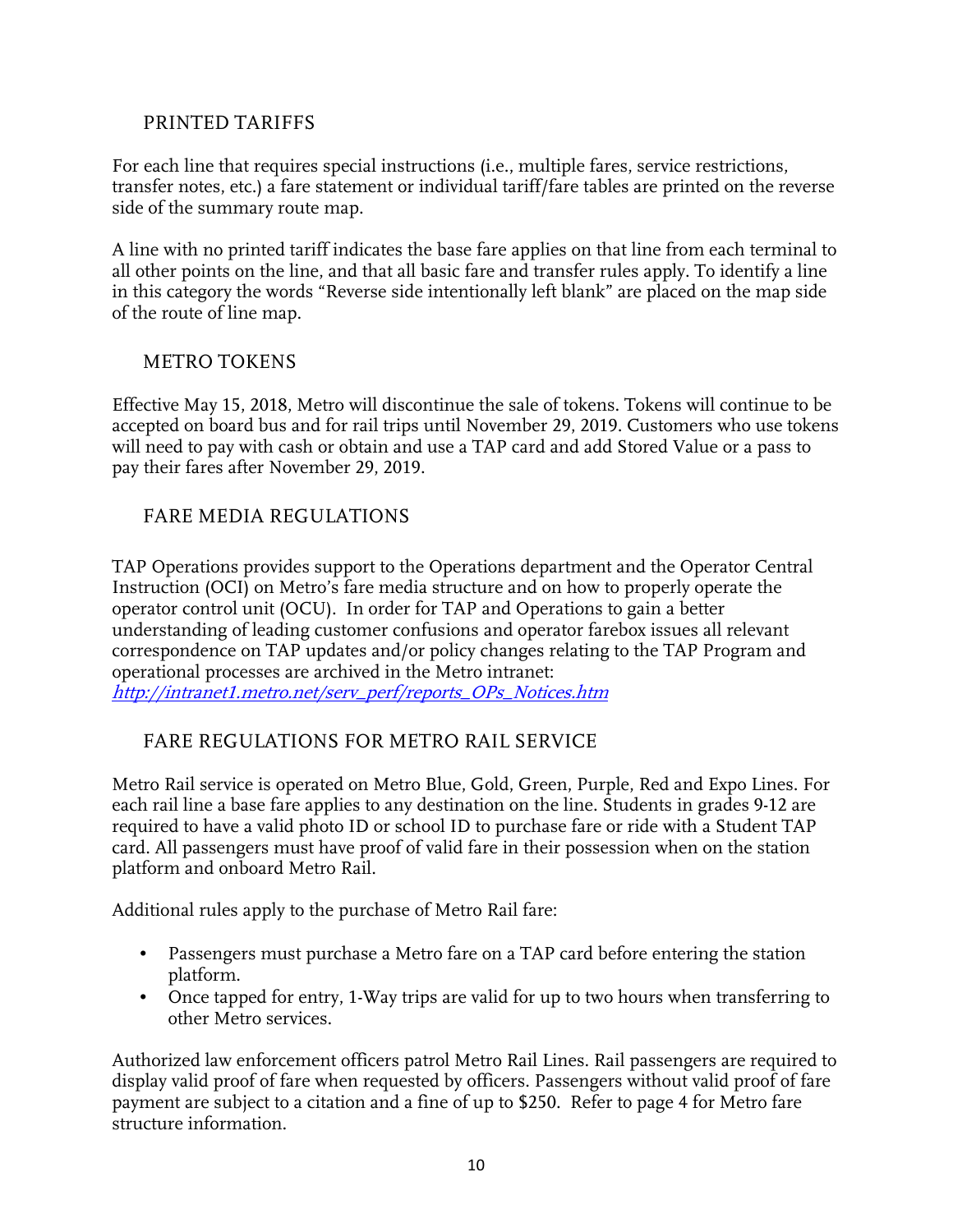#### <span id="page-10-0"></span>METRO PASSES

Regular Fare Metro Day Pass sales onboard Metro buses were replaced with Stored Value sales as of July 15, 2018. Metro Day Passes continue to be sold at the following locations:

- TAP Vending Machines (Metro Rail, Orange Line, Silver Line and El Monte stations)
- Online at *taptogo.net*
- By calling 866.TAPTOGO (827-8646)
- Metro Customer Centers
- 415+ TAP vendor locations throughout LA County

Metro day passes are valid on all Metro Bus and Metro Rail lines on the day of purchase until 3:00 a.m. the following day. Tokens may not be used to purchase a Metro day pass from TAP Vending Machines located at Metro Rail, Orange Line, Silver Line or El Monte stations.

<span id="page-10-1"></span>Regular Fare Metro 30-Day Pass is valid as base fare on all Metro Bus local, limitedstop, Express service (with Zone upcharge), Metro Rapid, Metro Liner and Metro Rail services to any destination for an unlimited number of rides in Los Angeles County for consecutive 30 days after first use. A TAP regular fare 30-Day Pass will display "GoRegZ0" when tapped during the period for which it is valid. A TAP regular fare 30-Day Pass that includes pre-paid zones will display "GoRegZ1" (one pre-paid zone). If "GoRegZ0" displays when a card is tapped, a passenger must pay the appropriate cash zone charge, if applicable.

<span id="page-10-2"></span>Metro 7-Day Pass is valid as base fare on all Metro Bus local, limited-stop, express service (with Zone upcharge), Metro Rapid, Metro Liner and Metro Rail services to any destination for an unlimited number of rides in Los Angeles County for 7 consecutive days after first use. A valid 7-Day Pass will display "GoRegZ0" when a card is tapped. A zone passenger using this pass must pay the appropriate cash zone charge, if applicable.

<span id="page-10-3"></span>Metro Day Pass is available for Regular and Senior/Disabled TAP cards and is valid for unlimited local rides on Metro Bus, Metro Rapid, Metro Liner and Metro Rail service. Additionally, day passes may be purchased in advance from a Third-Party Vendor. Day Passes purchased from TAP Vending Machines, Third-Party Vendors or online at taptogo. net are valid on the day when first tapped until 3:00 a.m. the following day. A day pass will display "GoDyPass" or "GoSD Day" when a card is tapped on the Operator Control Unit (OCU) attached to Metro's fareboxes. A Senior/Disabled patron desiring to purchase the Metro day pass at a reduced rate must have a Senior or Disabled TAP card.

Patrons may purchase multiple passes as a TAP card can hold up to five (5) different pass types and up to 7 of each type of pass. A pass on a TAP card is only valid for the holder of the card and cannot be used to validate other passengers.

TAP cards must be tapped on the TAP fare collection equipment at each boarding, refer to page 7 for TAP fare collection equipment information.

<span id="page-10-4"></span>Metro Senior/Disabled 30-Day Pass is valid as base fare for travel on all Metro Bus local, limited-stop, Express service, Metro Rapid, Metro Liner and Metro Rail services to any destination, for an unlimited number of rides in Los Angeles County. The Senior/Disabled 30-Day Pass is valid for 30 days from first use. A valid 30-day pass will display "GoSr/Dis"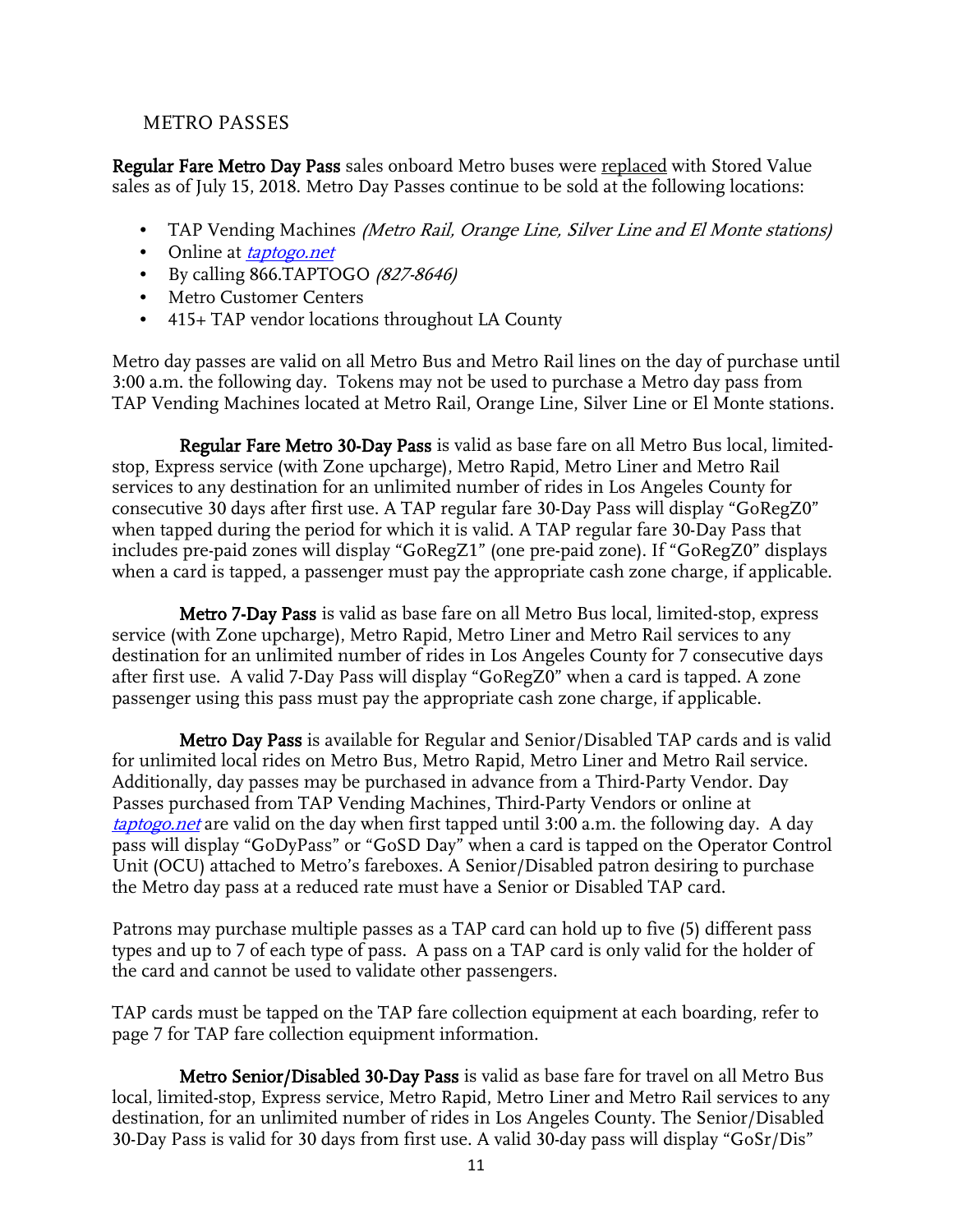when a card is tapped. There are no zone charges on express services when Senior/Disabled passes are used.

A Senior or Disabled TAP card is orange and is printed with the customer's photo, name, Senior 2, Senior 5, or LACTOA/Disabled, card expiration date, and a wheelchair symbol for Disabled customers. The "2" or "5" designation on Senior TAP cards denotes whether the cardholder is 62 to 64, or 65 years of age or older. Both are valid Senior ID cards on Metro. Other Senior TAP cards may be printed with a Senior 0 which designates the cardholder as 60 or 61 years of age. These cardholders are not valid Senior riders on Metro as Metro's Senior Age is 62. The age designator on the Senior TAP card is needed for other TAP operators who recognize Seniors at either age 60 or age 65.

<span id="page-11-0"></span>Metro K-12 30-Day Pass is valid as base fare on all Metro Bus local, limited-stop, express service, Metro Rapid, Metro Liner and Metro Rail services to any destination, for an unlimited number of rides in Los Angeles County. Student TAP Cards are available to students twenty years of age or less who currently attend a Los Angeles County accredited elementary, junior high or high school. Student TAP cards are only available through the TAP Service Center, require a completed Student TAP card application, and are free of charge.

The Student TAP card is orange and is personalized with the student's name, Student K-8 or Student 9-12, and card expiration date. Students in grades 9 – 12 must have a valid photo ID at all times and are required to show it to Bus Operators and/or Fare Inspectors upon request. The student TAP card is not transferable nor is it valid for multiple users. Card sharing is considered fare evasion and may result in fines up to \$250 per incident.

<span id="page-11-1"></span>The Student 30-Day Pass is valid for 30 days from first use. A valid 30-Day Pass will display "Go K12" when a card is tapped. There are no zone charges on express services for K-12 30-Day Pass users.

<span id="page-11-2"></span>College/Vocational 30-Day Pass is valid as base fare all Metro Bus, Metro Rapid, Metro Liner and Metro Rail service. To qualify for a College/Vocational TAP Card, a patron must be a full-time student at a Los Angeles County accredited college, university or vocational school.

Students can obtain from their school a TAP College/Vocational Application and required documentation as proof of full-time status to establish eligibility. Applications are also available on the online at *taptogo.net*. The student must present this information together with a 1" x 1¼" full face only photo of themselves. Approved students will be provided with an orange College/Vocational TAP card with the student's name, College/Vocational, and card expiration date printed on the card. The College/Vocational 30-day pass will display "GoColleg" when a card is tapped. There are no zone charges on express services when College/Vocational Student ID Cards are used.

<span id="page-11-3"></span>Metro Employee/Dependent Pass is honored on all Metro Bus and Metro Rail lines in all zones when tapped by the person to whom it was issued. The passes are valid as determined by a valid "Go" message when a card is tapped.

A Metro Dependent Pass is for children or young adults from age 5 to 22 years old. After 22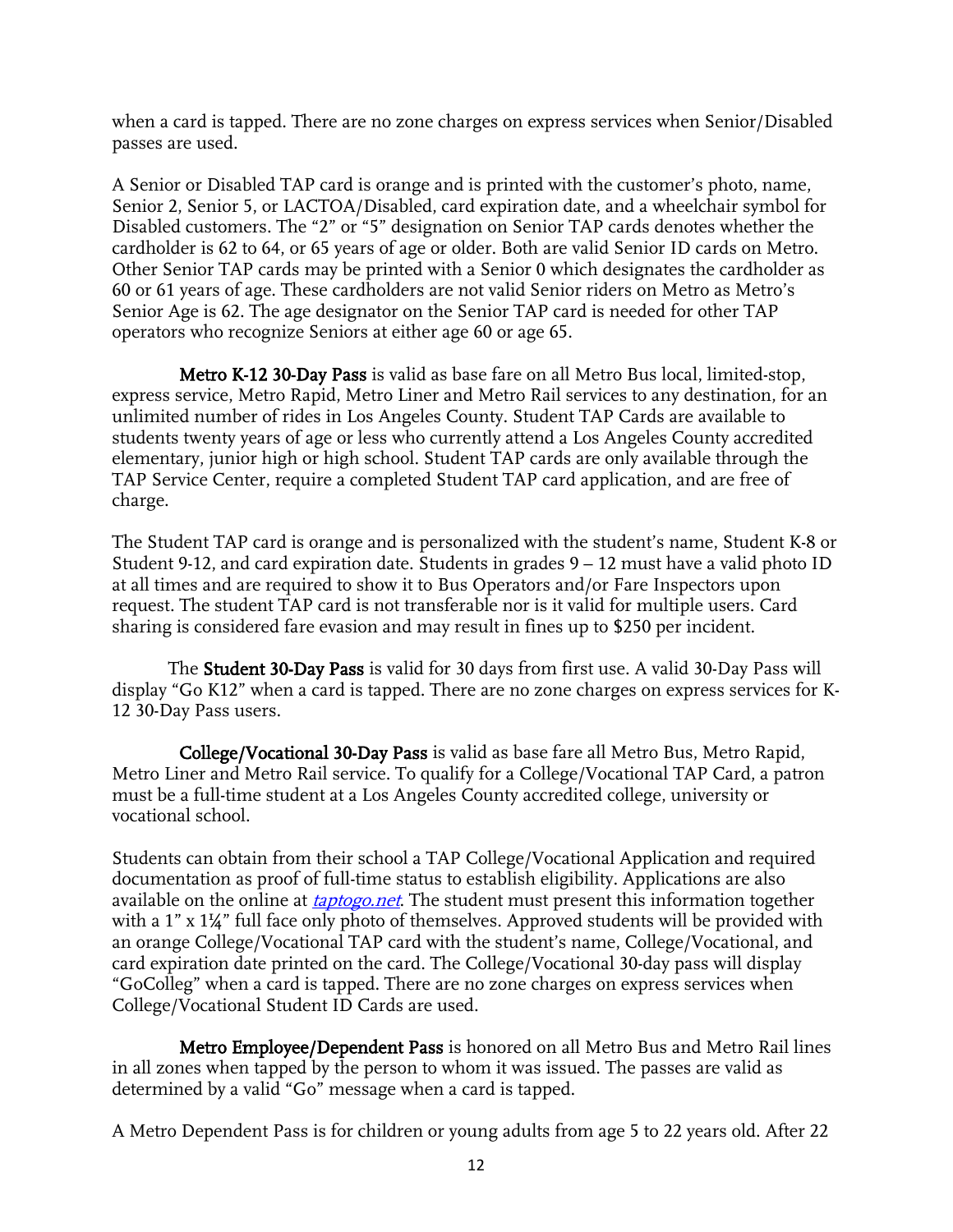years old, they are no longer eligible for a Dependent Pass. Permanent Dependent indicates that the child has a permanent disability and is entitled to a pass as long as the parent is employed by Metro and/or retires. Proof of permanent disability must be presented and filed in Metro records.

Employees must not allow their passes to be used by unauthorized persons. Dependents who allow unauthorized persons to use their pass will lose pass privileges. Dependents are not allowed to ride on out of service trips.

Employees and their dependents riding on passes must not occupy seats to the exclusion of fare paying customers. The seat restriction does not apply to personnel who are assigned to ride for the purpose of checking or instructing.

<span id="page-12-0"></span>A/B/I-TAP and U-Pass Annual, Semester, or Quarterly Passes are available exclusively to employees of participating businesses or to students and employees at participating universities, colleges, vocational schools and other institutions. When tapped, a valid pass will display "GoRegZ2" for regular full fare cardholders, "GoSr/Dis" for Senior/Disabled cardholders or "GoColleg" for College/Vocational cardholders using an A/B/I-TAP product. Zone charges do not apply to A/B/I and U-Pass cardholders as indicated by the valid message displayed when the card is tapped.

<span id="page-12-1"></span>Other TAP Passes such as 3 and 5 day passes are used by special programs. These passes will display "GoRegZ0" when tapped on a farebox and require zone upcharges when used on express service.

<span id="page-12-2"></span>EZ transit pass is a regional pass that allows riders to use multiple transit operator services without having to purchase transfers or pay fare differentials. Currently, the transit systems below participate in the regional EZ transit pass program. The EZ Zone 0 transit pass costs \$110.00 and the Senior/Disabled EZ transit pass costs \$42.00. EZ Zone 1 through Zone 11 transit passes cost \$22 per zone (\$9.50 per zone for Senior/Disabled customers). Refer to page 4 for Metro's fare structure information.

- Antelope Valley Transit Authority
- Baldwin Park Transit
- Beach Cities Transit
- Burbank Local Transit
- Carson Circuit
- City of Commerce
- Culver CityBus
- Foothill Transit
- Gardena Municipal Bus Lines
- Glendale Beeline
- Huntington Park COMBI
- LADOT (DASH and Commuter Express)
- LAX FlyAway
- Long Beach Transit
- Metro Bus & Metro Rail
- Metrolink
- Montebello Bus Lines
- Monterey Park Spirit Bus
- Norwalk Transit
- Palos Verdes Peninsula Transit Authority
- Pasadena Transit
- Santa Clarita Transit
- Santa Monica Big Blue Bus
- Torrance Transit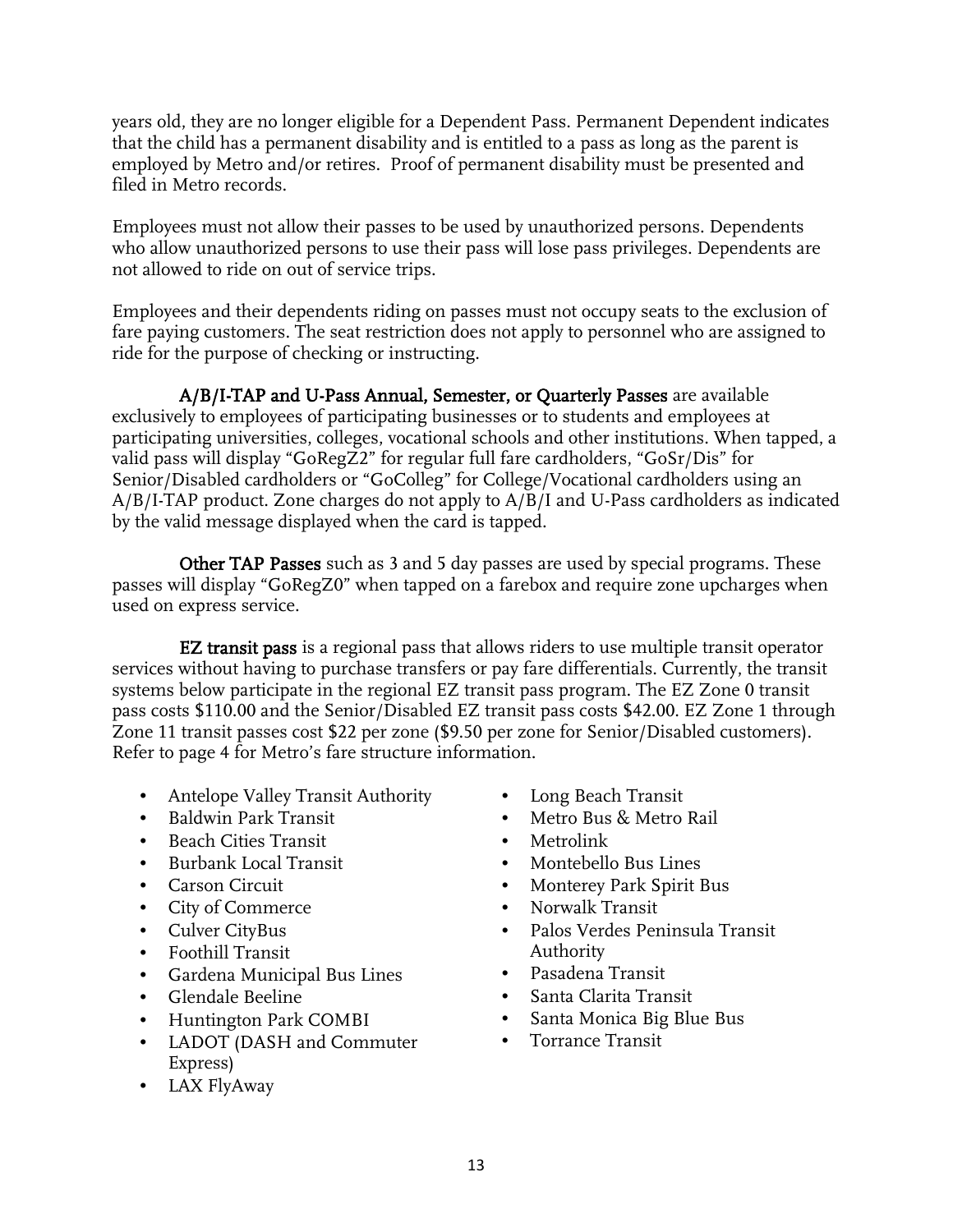When tapped, EZ transit passes will display "EZ Z0", "EZ Z1", etc. to indicate EZ plus included Zone for full-fare customers. Zone upcharge applies when riding Silver Line or Express Service only if "EZ Z0" displays when a card is tapped. Senior/Disabled EZ transit passes will display "EZ SD Z0", "EZ SD Z1", etc. Zone upcharge does not apply to any Senior/Disabled EZ transit pass.

## <span id="page-13-0"></span>OCU DISPLAY FOR DIFFERENT PASS TYPES

Valid passes on TAP will cause the farebox to beep and the OCU to display the appropriate message. The table below includes, but is not limited to, the most common pass types and corresponding OCU displays.

| Pass type                                     | <b>OCU</b> Display                            | On Photo TAP<br>Card or secondary<br>ID required? |  |
|-----------------------------------------------|-----------------------------------------------|---------------------------------------------------|--|
| <b>Regular Fare</b>                           |                                               |                                                   |  |
| 30-Day Pass                                   | GoRegZ0 -OR- GoRegZ1 (includes pre-paid zone) | No                                                |  |
| 7-Day Pass                                    | GoRegZ0                                       | N <sub>o</sub>                                    |  |
| Day Pass                                      | GoDyPass                                      | N <sub>o</sub>                                    |  |
| $A/B/I-TAP$                                   | GoRegZ2                                       | N <sub>o</sub>                                    |  |
| Metro Employee                                | GoEmploy                                      | N <sub>o</sub>                                    |  |
| Metro Retiree/<br>Dependent Pass              | GoRetDep                                      | N <sub>o</sub>                                    |  |
| EZ transit pass                               | EZ Z0, EZ Z1, EZ Z2, etc.                     | N <sub>o</sub>                                    |  |
| Senior/Disabled                               |                                               |                                                   |  |
| S/D 30-Day Pass                               | GoSr/Dis                                      | Yes                                               |  |
| S/D Day Pass                                  | GoSD Day                                      | Yes                                               |  |
| $A/B/I-TAP$                                   | GoSr/Dis                                      | Yes                                               |  |
| EZ transit pass                               | EZ SD Z0, EZ SD Z1, EZ SD Z2, etc.            | Yes                                               |  |
| <b>Access Services</b>                        | GoAccess                                      |                                                   |  |
| <b>Student &amp; College/Vocational</b>       |                                               |                                                   |  |
| K-12 30-Day Pass                              | Go K12                                        | Yes                                               |  |
| $C/V$ 30-Day Pass                             | GoColleg                                      | Yes                                               |  |
| $A/B/I-TAP$                                   | GoColleg                                      | Yes                                               |  |
| U-Pass (Annual,<br>Semester, or<br>Quarterly) | GoColleg                                      | Yes                                               |  |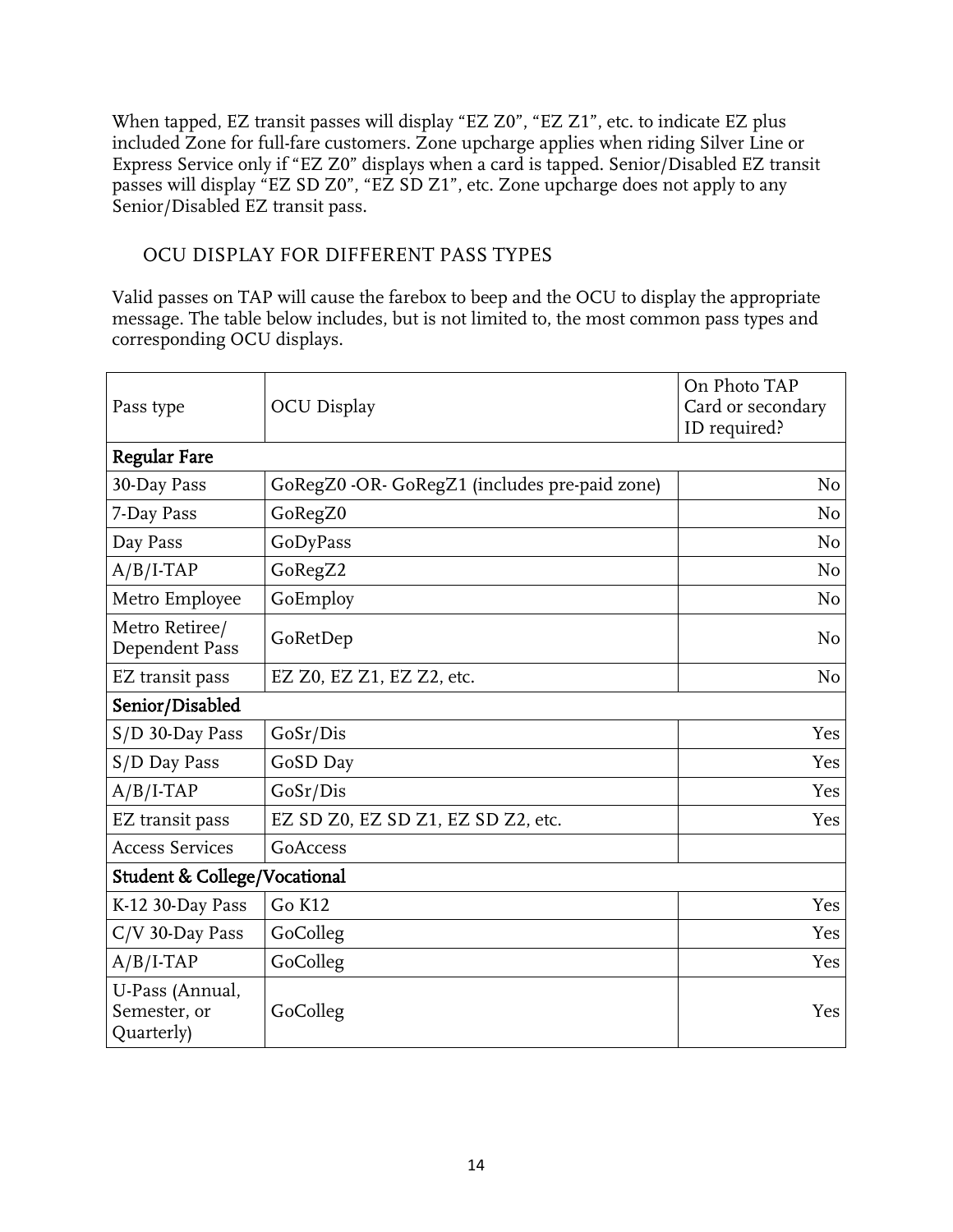#### <span id="page-14-0"></span>OFF-PEAK FARES

Between the hours of 9:00 a.m. and 3:00 p.m. and 7:00 p.m. and 5:00 a.m. on weekdays, and all day on Saturdays, Sundays, and observed Federal holidays, Metro passengers 62 years of age and older, Medicare cardholders, and riders who produce identification indicating that they have a disability will be charged a base cash fare of \$0.35. Customers requesting an offpeak fare for Metro services must present proper identification, as identified below for determining Senior or Disabled eligibility, regardless of the method used to pay the fare. Senior/Disabled cash-paying passengers on express routes must pay the upcharge in addition to the off-peak fare. Passes are accepted during off-peak hours. Off-peak fares are charged based on the scheduled time of arrival. The off-peak fare applies to both the Metro Bus and Rail system.

#### <span id="page-14-1"></span>SPECIAL SHUTTLE SERVICE

Metro periodically provides seasonal or special shuttle service connecting transit passengers to special events or destinations. Although these lines typically use a shuttle, as opposed to a standard bus, the fare structure is the same as the tariff for regular Metro Bus and/or Metro Rail. Therefore, passengers holding a valid Metro Pass or Interagency Transfer may board at no charge. Otherwise, passengers shall pay the applicable base cash fare.

#### <span id="page-14-2"></span>SENIOR CITIZENS

Customers requesting a reduced Senior Citizen cash fare for Metro services must be 62 years of age or older and must present proper identification. One of the following cards must be shown to the operator at the time the fare is paid, regardless of the method used to pay the fare.

Medicare Card – This is not a photo ID card but nevertheless entitles the holder to a reduced fare under Public Utilities Code Section 99155. A valid photo ID must also be shown.

Senior TAP Card – This photo ID card is issued by the TAP Service Center. A valid TAP product is not required to be loaded to the card when paying cash fare.

Department of Motor Vehicles Identification Card – The customer's photo is affixed to the card.

#### <span id="page-14-3"></span>PERSONS WITH DISABILITIES

Customers requesting a reduced Disabled cash fare for Metro services must present proper identification. These cards must be shown to the Operator at the time the fare is paid, regardless of the method used to pay the fare. Accepted identification cards include the following:

Los Angeles County Transit Operators Association TAP Card (LACTOA) – "DISABLED" and the expiration date must be clearly visible on the face of this photo ID TAP card.

Medicare Card – This is not a photo ID card but entitles the holder to a reduced fare under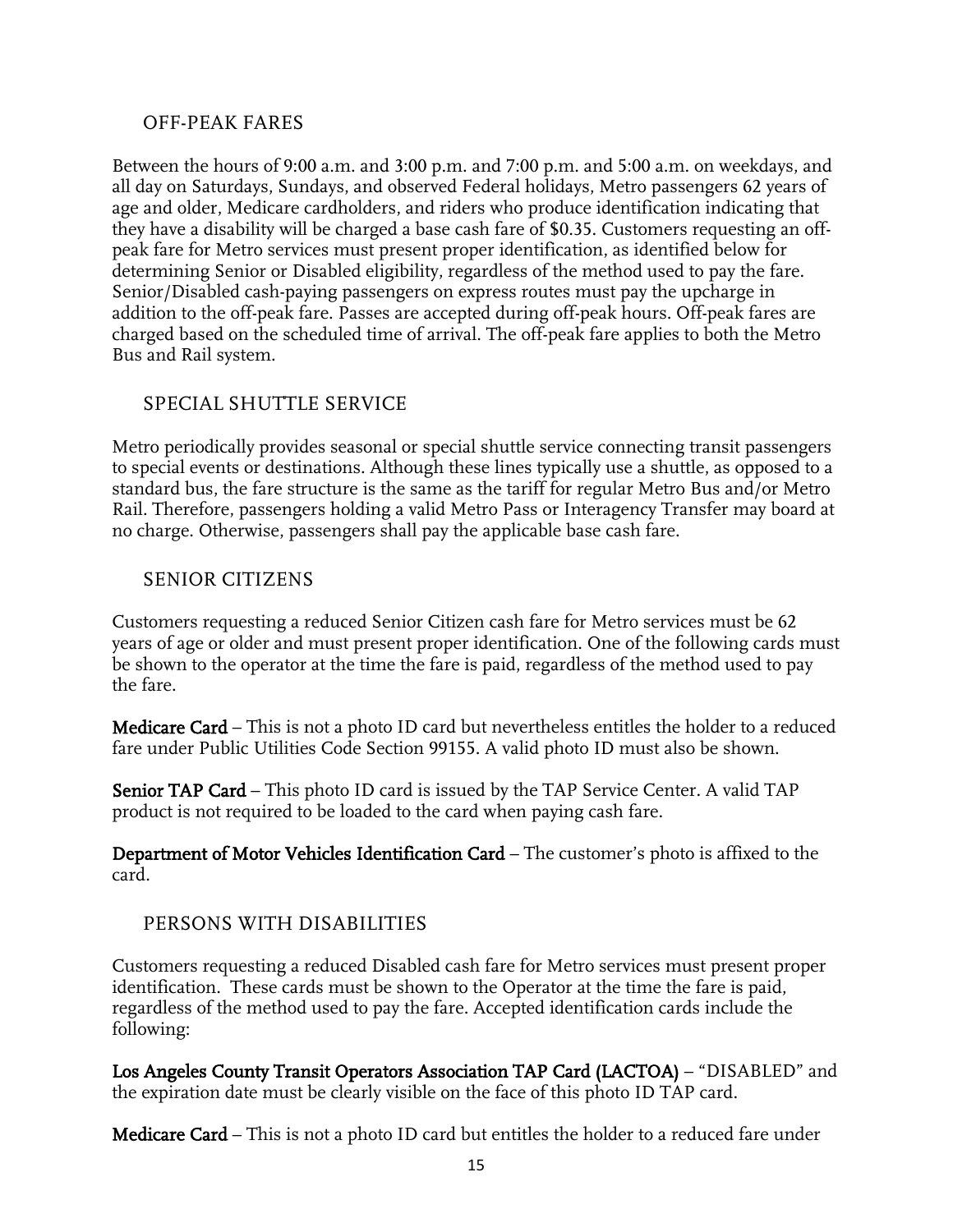Public Utilities Code Section 99155. A valid photo ID must also be shown.

DMV Placard receipt or proof of SSDI – This is not a photo ID card, but entitles the holder to a reduced fare when it is shown with a valid photo ID.

Identification Card from Other Agencies – Any current valid identification card issued to any person with a disability by other transit agencies within the United States or other appropriate ID shall be honored. If no photo is on the card, another valid photo ID must also be shown.

## Customers with Visual Impairments

<span id="page-15-0"></span>Customers who are legally blind will be provided transportation service to any destination at the same fare payment as customers with other disabilities. One of the following identifications must be displayed when boarding:

- A white cane
- A valid "Braille Institute Legally Blind Identification" card
- A Braille Institute student identification card

## <span id="page-15-1"></span>ACCESS SERVICES PASS

Metro accepts the Access Services, Inc. (Access) identification cards. The card is green and includes the Access logo on the upper side of the card and a photo of the individual pass holder on the top left side. The Access TAP card must be tapped on TAP fare collection equipment for each trip. All operators must allow holders of this card to board Metro Bus and Metro Rail without charge when the card displays "GoAccess" when tapped.

A Personal Care Assistant (PCA) may also accompany the cardholder. When the card displays PCA below the rider's photograph, a personal care assistant has been approved to board free of charge. Any individual accompanying the cardholder qualifies as the PCA and operator must tally the PCA by pressing the appropriate button on the Operator Control Unit (OCU). The cardholder is not required to travel with a PCA. The PCA is not required to show an identification card. Only one PCA is allowable per transit trip.

## <span id="page-15-2"></span>TRANSFER AGREEMENTS WITH OTHER OPERATORS

#### Metrolink

<span id="page-15-3"></span>Valid Metrolink tickets or mobile phone passes are ONLY applicable as base fare on all Metro Bus, Metro Rapid, Metro Liner and Metro Rail routes as part of the EZ transit pass program. The holders of this fare media, when applicable, must pay zone charges. Metrolink riders must use a TAP card loaded with Stored Value to pay for zone or premium charges in order to provide proof-of-payment when fare is inspected by a fare compliance officer.

Metrolink one-way and round-trip tickets are only good for travel on the day printed on the ticket. Metrolink 10-trip tickets must be date-stamped on the date of use prior to boarding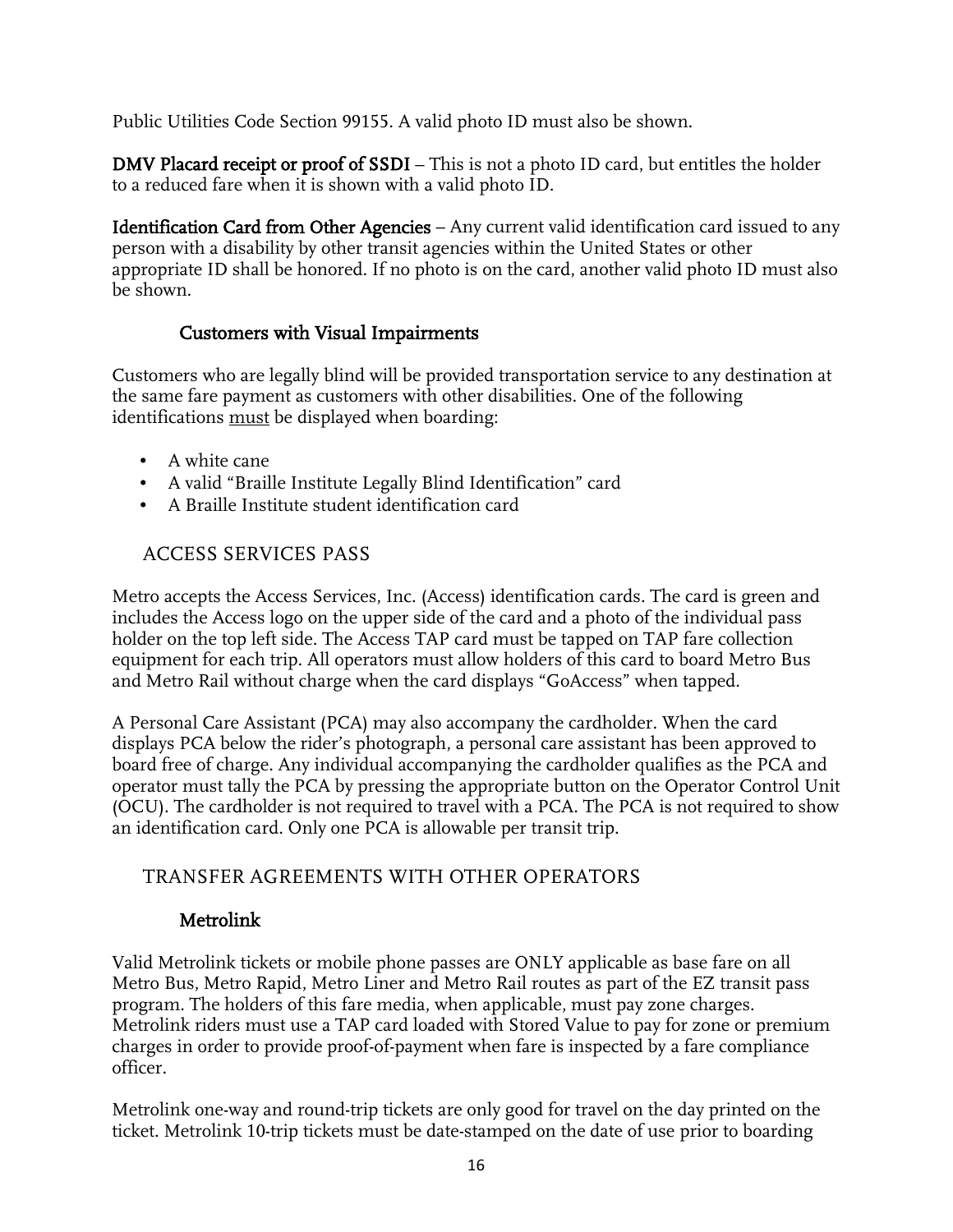Metro Bus or Metro Rail. When used on Metro Rail, Metrolink paper tickets must be tapped at a Metro Rail faregates or stand-alone validator for each trip. Metrolink mobile phone passes must be read by a faregate bar code reader to validate entry. When used on bus, Metrolink mobile application ticket must be displayed to operator for verification and operator must tally the Metrolink patron by pressing the appropriate key on the Operator Control Unit (OCU).

## Transfers between Metro and L.A. County Municipal Operators

<span id="page-16-0"></span>Transfers between agencies that have formal agreements for transfers are automatically processed by TAP cards. When a rider taps a TAP card at the beginning of a trip and validates the boarding the TAP card records the time of the trip start. When the rider boards another agency bus within 2.5 hours of the trip start, the second agency's farebox or rail validator automatically deducts the transfer amount from the Stored Value on the TAP card. Transfers between agencies are only good for one transfer fare. Additional transfers between agencies are loaded onto TAP cards when another pass or Stored Value base fare is used.

## Metro Buses in Orange County

<span id="page-16-1"></span>Passengers boarding a Metro Bus in Orange County will pay the appropriate Metro base fare (and any zone charges, if applicable). The following current fare media are valid for base fare including:

- Metro token
- Metro day pass
- Metro 7-day pass or 30-day pass
- OCTA 30-day pass (30–day pass)
- OCTA day pass (without punch)
- EZ transit pass
- Additional zone charges may apply and may be paid in cash or with Stored Value.

Senior, College/Vocational and Student 30-day pass holders are not required to pay zone fares for Metro service. Premium stamps for zones are also available for EZ transit pass.

## Acceptance of OCTA Day Passes on Metro Bus

<span id="page-16-2"></span>Orange County Transportation Authority (OCTA) offers a Day Pass for OCTA passengers. The following rules apply in accepting the OCTA Day Pass on a Metro Bus.

- OCTA Day Passes are valid <u>only</u> for the date indicated on the day pass.
- OCTA Day Passes are valid as base fare only on Metro lines 62, 130, and 460. (Zone charges, if applicable, must be paid.)
- If a passenger boarding one of the Metro Bus lines listed above and is using the OCTA Day Pass as base fare, the Metro Bus operator will place one punch in the bottom center of the day pass.
- Once the OCTA Day Pass has been punched, it will not be accepted on additional Metro buses.
- OCTA Day Passes (punched or unpunched) will not be accepted as valid fare on any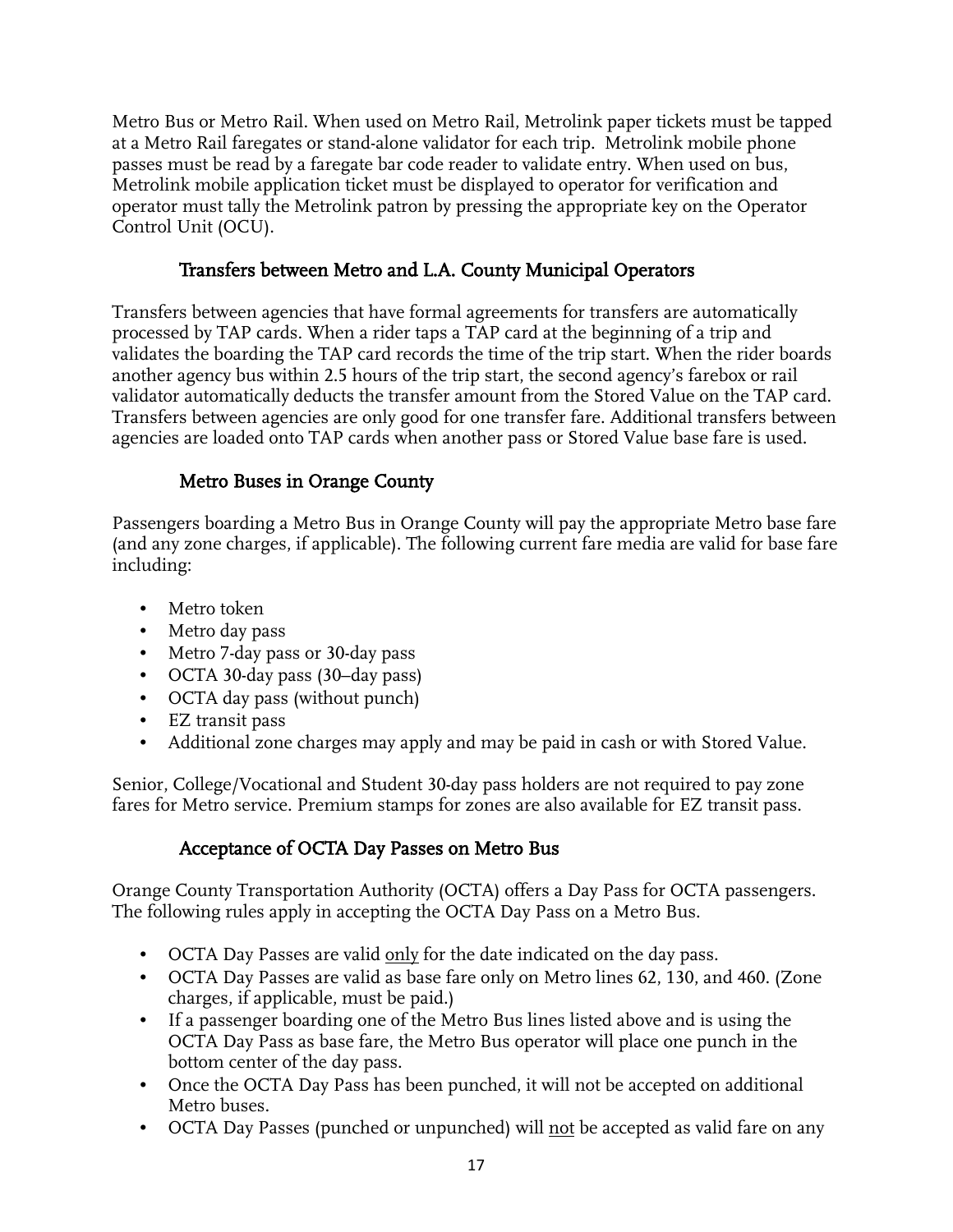Metro Rail line.

• Passengers using OCTA Day Passes that have already been punched and that desire to travel on Metro services must purchase a Metro Day Pass or pay the applicable cash fare.

## Metro Bus Line 460

<span id="page-17-0"></span>Passengers boarding Line 460 from Disneyland to the Norwalk/Metro Green Line Station will pay Metro's base fare. If the passenger precedes to downtown or any station on the Freeway Express Lanes, one-zone fare of \$0.75 must be collected by the Operator. (See Zone Fare Structure attachment on page 25.)

## Metro Passengers Transferring to OCTA Buses (in L.A. or Orange County)

<span id="page-17-1"></span>Transfers are no longer available from any Metro Bus service to OCTA service. If a passenger desires to transfer to an OCTA bus, customer shall pay the OCTA fare to the OCTA operator when he boards the OCTA bus.

## Acceptance of Metro and OCTA 30-Day Passes on Selected Lines

<span id="page-17-2"></span>In November 2002, Metro and OCTA started accepting each agency's bus passes on selected lines. Metro Bus lines that accept OCTA 30-day (30-day) passes are Lines 62, 130, and 460. OCTA bus lines that accept Metro 30-day passes are Lines 1, 30, 38, 42, 46, 50, 60, 701, 721, and 757. The 30-day passes will not be honored on lines not specified above.

Metro and OCTA 30-day passes will be applicable for the base fare only. Zone fare charges must be paid by the holders of these passes when applicable.

## Exchange of Employee Pass Privilege Between Metro and OCTA

<span id="page-17-3"></span>Metro and OCTA employee, spouse, dependent and retiree passes will be honored for fare to all destinations on all lines of both agencies. OCTA passes are identified by the OCTA logo. The holder's picture is affixed to the pass. Passes are on display in each operating division.

## Exchange of Employee Pass Privilege Between Metro and Omnitrans

<span id="page-17-4"></span>Metro and Omnitrans employee passes will be honored for fare to all destinations on all lines of both agencies. Omnitrans employee passes are identified by the blue Omnitrans logo on a white background. The employee's picture is not affixed to the pass. Passes are on display in each operating division.

## Exchange of Employee Pass Privilege Between Metro and Riverside Transit Agency (RTA)

<span id="page-17-5"></span>Metro and RTA employee annual passes will be honored for fare to all destinations on all lines of both agencies. RTA employee passes are identified by the RTA logo on a white background. The employee's picture is not affixed to the pass. Passes are on display in each operating division.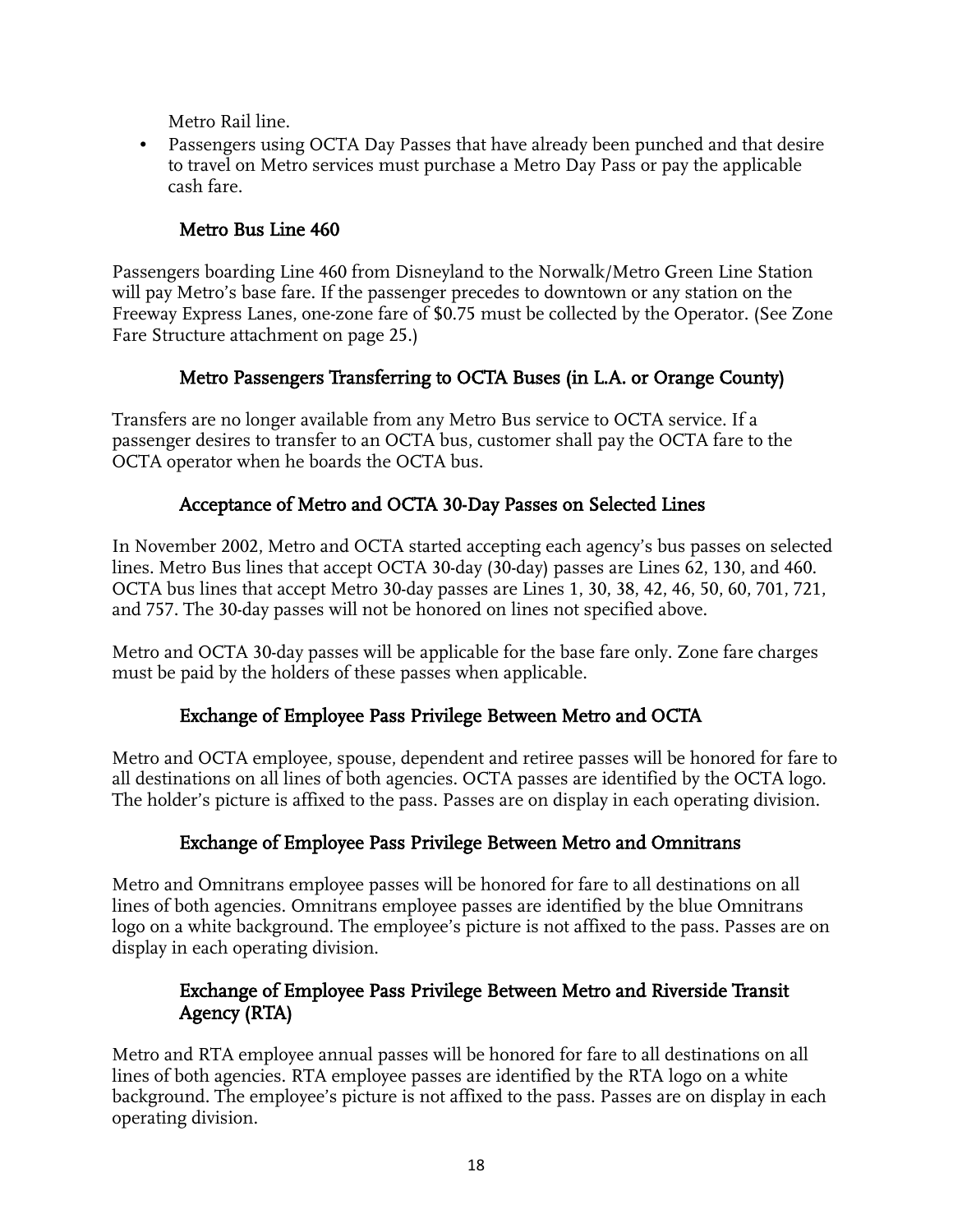## <span id="page-18-0"></span>SPECIAL FARE REGULATIONS

Metro understands that there are many well-deserving community groups that would like to receive complimentary boarding on Metro's transit system. However, since each boarding is already highly subsidized, the agency must limit the availability to such programs.

Metro currently offers complimentary boarding on Metro's Bus and Rail for safety and new rider orientation tours and for Metro art tours. The policies and procedures are listed below.

## Metro Safety Tours

<span id="page-18-1"></span>Safety's first for our customers, employees and business partners. To support this mission, Metro provides safety education to the public by hosting Metro Bus and Rail safety orientation tours. Currently, the following safety tour:

- Metro Safety Orientation Tours for Students (K-12)
- Metro Safety and New-Rider Orientation Tours
- VIP Safety Tours

<span id="page-18-2"></span>The following procedures are to be followed when coordinating and/or participating in onboard Metro Safety Tours.

#### METRO SAFETY ORIENTATION TOURS FOR STUDENTS (K-12)

Metro's Community Relations Department is responsible for facilitating Metro safety orientation tours. Interested school groups are required to submit a written request one to two weeks prior to the desired date of the safety tour. After a tour is confirmed, Metro's Community Relations will arrange to have pre-loaded TAP forwarded to the requester with instructions for proper use. As a first step, all tour groups must meet at Metro headquarters in Union Station for a rail safety presentation. Safety tours are conducted Monday through Friday from 8 am to 4 pm.

Issuance of pre-loaded TAP Cards is controlled by Customer Programs & Services Department. Community Relations may request TAP cards in allotments of 1,000 by submitting a designated tour TAP card request form. A disbursement log must be kept by Community Relations and submitted to Customer Programs & Services before any additional TAP cards will be issued for program use. All Safety/Art Tour TAP cards are to be kept in a secure area at all times.

Passengers with a valid TAP card may travel on the Metro Bus and Rail system at no charge. Following the safety tour, participants may continue to use their TAP card for the remainder of the day on the Metro Bus and Rail system at no charge – this is offered in order to encourage future ridership on the system.

#### METRO SAFETY AND NEW RIDER ORIENTATION TOURS

<span id="page-18-3"></span>Metro's Community Relations Department manages these tours, which are offered to the public in general in a similar manner to the Metro safety orientation tours for students K-12, which are described above.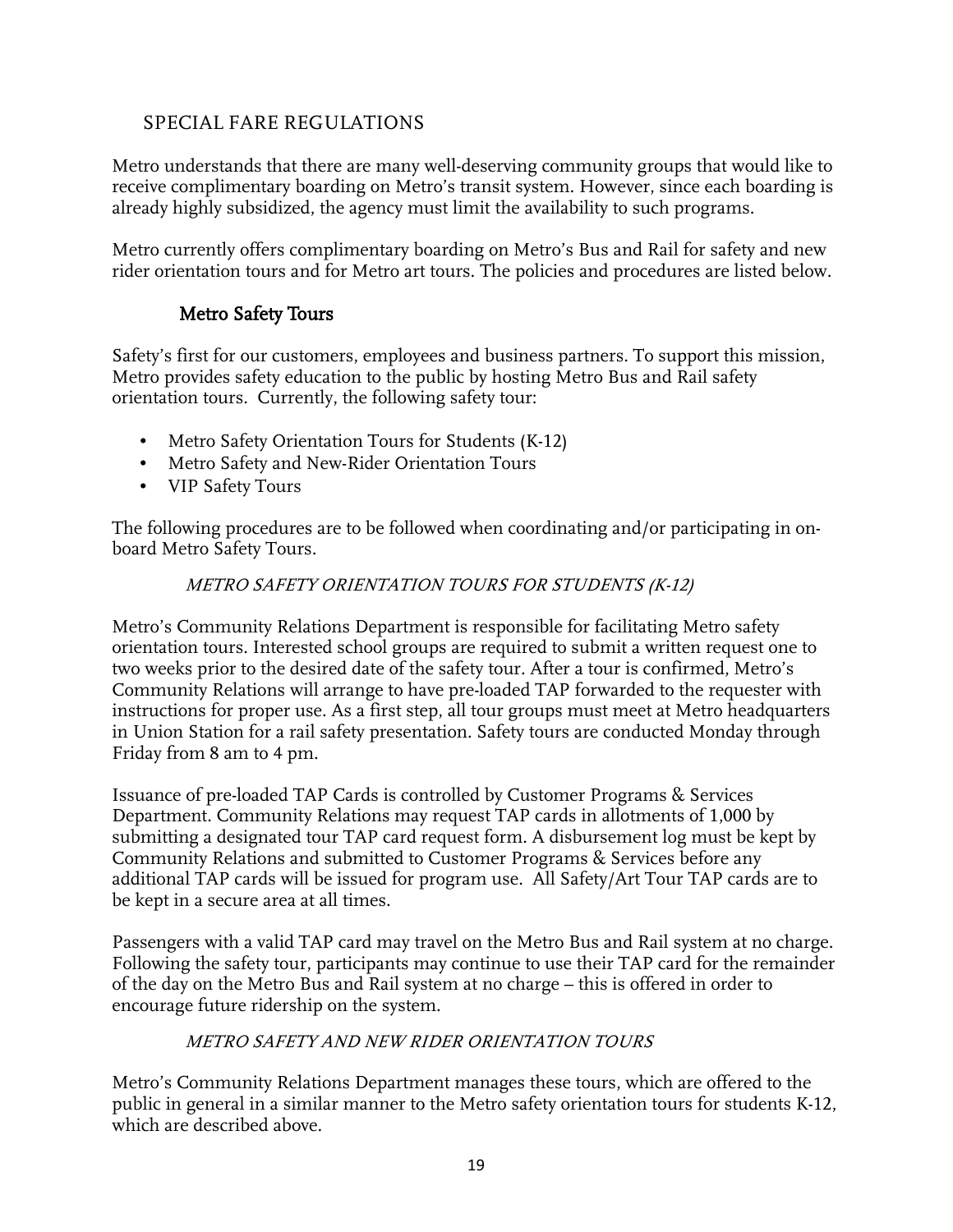#### VIP TOURS

<span id="page-19-0"></span>Occasionally, it is necessary to provide complimentary travel on Metro Bus and Rail to visiting political, public and transit officials when it is in the interest of the agency to extend this courtesy. Community Relations is responsible for the management of the VIP Tour program. These riders are not required to wear a Metro Safety/Art Tour badge. However, a trained and authorized Metro employee must escort them at all times.

## Metro Art Tours

<span id="page-19-1"></span>Metro commissions artists to incorporate art into a wide array of transportation projects throughout Los Angeles County. From bus stops to rail stations, streetscapes to bus interiors, construction fences to poetry works, art creates a sense of the past, present and future.

The Metro Art Docent Council, a group of non-profit volunteers, leads tours to increase the public's awareness of the broad range of artwork throughout the Metro Rail system. These tours provide insights to the art, the artists who created them, the processes it took to design them and the communities they enhance. At present, Metro offers the following art tours:

- Art Tours By Reservation (groups of 15 or more)
- Art Tours Without Reservations (standing tour the first Saturday and Sunday of the month, with the exception of holidays)

<span id="page-19-2"></span>The following policies and procedures are to be followed when coordinating and/or participating in art tours.

#### ART TOURS BY RESERVATION

The Metro Art Docent Council, under the auspices of the Metro Art Department, is responsible for managing all art tours. The tours are arranged by reservation for groups of 15 or more people. Interested parties are required to submit a request at least three weeks prior to their desired tour date. After a tour is organized, a Docent will provide each rider with a free TAP, pre-loaded with a day pass, at the time of the tour. Docents are knowledgebased volunteers and are in charge of facilitating and accompanying all parties participating in these tours.

Please note, student groups must be in the fifth grade or above, and there must be one adult to accompany every 10 students.

Issuance of Safety/Art Tour TAP cards is controlled by Customer Programs & Services Department. The Metro Art Department may request TAP cards in allotments of 1,000 by submitting a designated Tour TAP card request form. A disbursement log must be kept by the Metro Art Department and submitted to Customer Programs & Services Department before any additional TAP cards will be issued for program use. All Safety/Art Tour TAP cards are to be kept in a secure area at all times.

Passengers wearing a valid Metro Safety/Art Tour Badge may travel on the Metro Bus and Rail at no charge. Following the art tour, passengers issued the pre-loaded TAP card may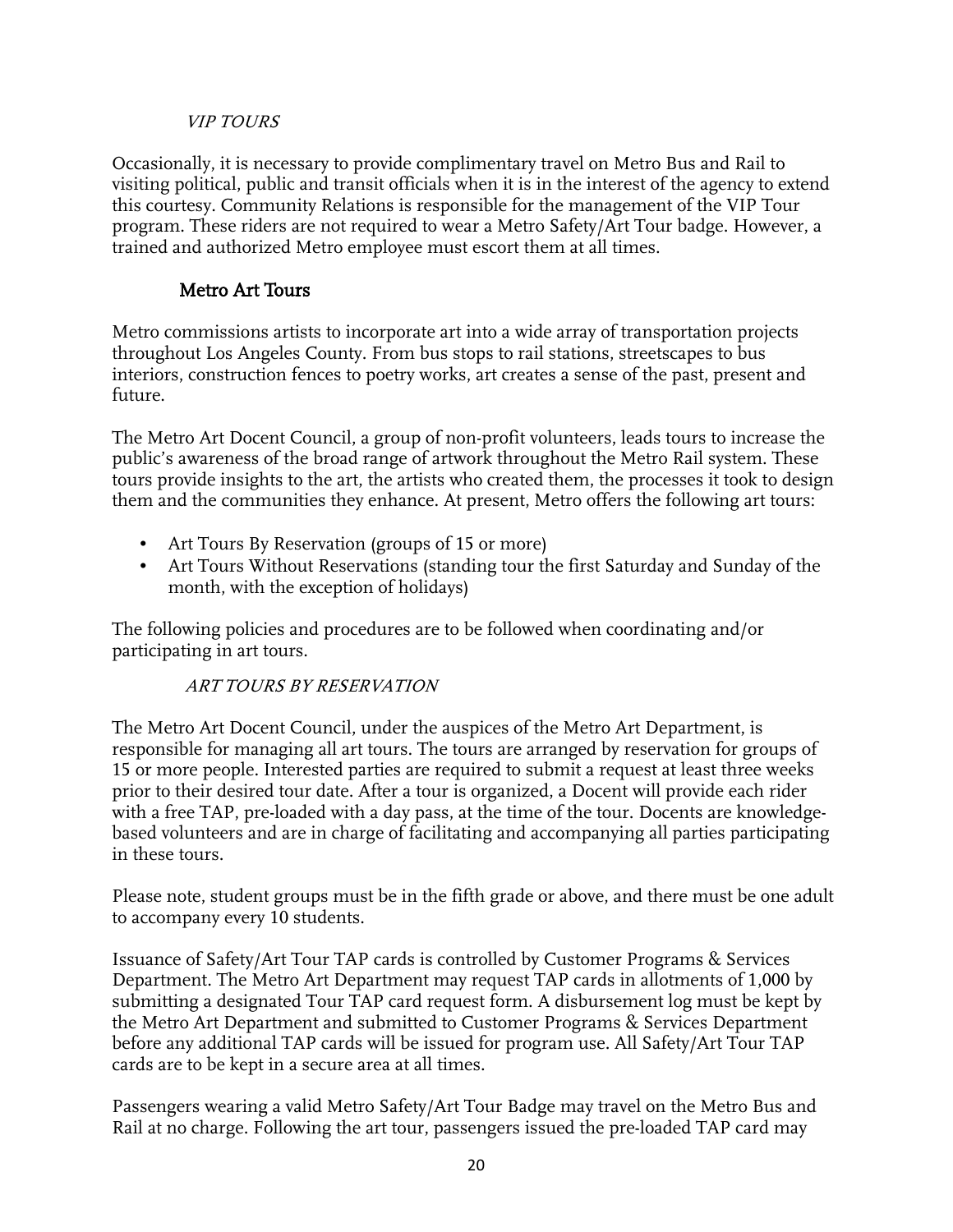continue to use their TAP Card for the remainder of the day on the Metro Bus and Rail system at no charge – this is offered in order to encourage future ridership on the system. Zones charges do not apply to passengers wearing a Metro Safety/Art Tour badge.

#### ART TOURS WITHOUT RESERVATIONS

<span id="page-20-0"></span>The Metro Art Department manages this program and offers public art tours on the first Saturday and Sunday of each month through the Metro Art Docent Council. The Saturday tour meets at the street level entrance to the Hollywood/Highland Metro Rail Station. On Sunday, the tour meets inside the front entrance to Union Station. Members of the Docent Council will be present to distribute TAP cards pre-loaded with day passes and will lead the tour. Tours are not given on holidays.

## <span id="page-20-1"></span>OTHER "FREE FARE" POLICIES

Metro has established policies and procedures when allowing "free fare" boarding for predetermined groups of riders. These opportunities are specific to transit-related employment, Metro Programs and certain public groups. In most cases, "free fare" riders must have a valid TAP card when boarding. Exceptions are noted below.

<span id="page-20-2"></span>**Children under five years of age** - A maximum of two children under the age of five (age 4 and below), if accompanied by a fare-paying adult or guardian. A TAP card is not required for the child. Child should follow fare-paying adult through the ADA-accessible fare gate when riding Metro Rail.

<span id="page-20-3"></span>Access Services cardholder - Persons with a TAP photo identification card issued by Access Services, Inc. The card is green and includes the Access Services logo on the lower left front side and a photo of the individual pass holder on the top left side. The expiration date is located on the card. Access Services identification cards must be tapped on both Metro Rail and Metro Bus.

<span id="page-20-4"></span>Personal Care Assistants (PCA), if accompanying an Access Services cardholder and only when the Access Services TAP card indicates the cardholder is PCA eligible. The PCA is not required to show an identification card. However, if the Access Services card does not indicate PCA-eligible, anyone accompanying the Access Services cardholder must pay the applicable fare. The PCA should follow the Access Service TAP cardholder through the ADA-accessible fare gate when riding Metro Rail. The Access Services cardholder is not required to travel with a PCA.

<span id="page-20-5"></span>Art Docents, when carrying an authorized TAP-enabled Metro Docent ID, may travel on the Metro Bus and Rail system at no charge.

<span id="page-20-6"></span>Transit People is an all-volunteer Los Angeles non-profit organization that conducts educational, one-day trips for children using the public transit system. Metro Community Relations will issue TAP cards pre-loaded with day passes in a similar manner to the Metro safety tours. Free fare travel is allowed for Transit People trip leaders and their tour group on the Metro Bus and Rail system when using valid TAP cards.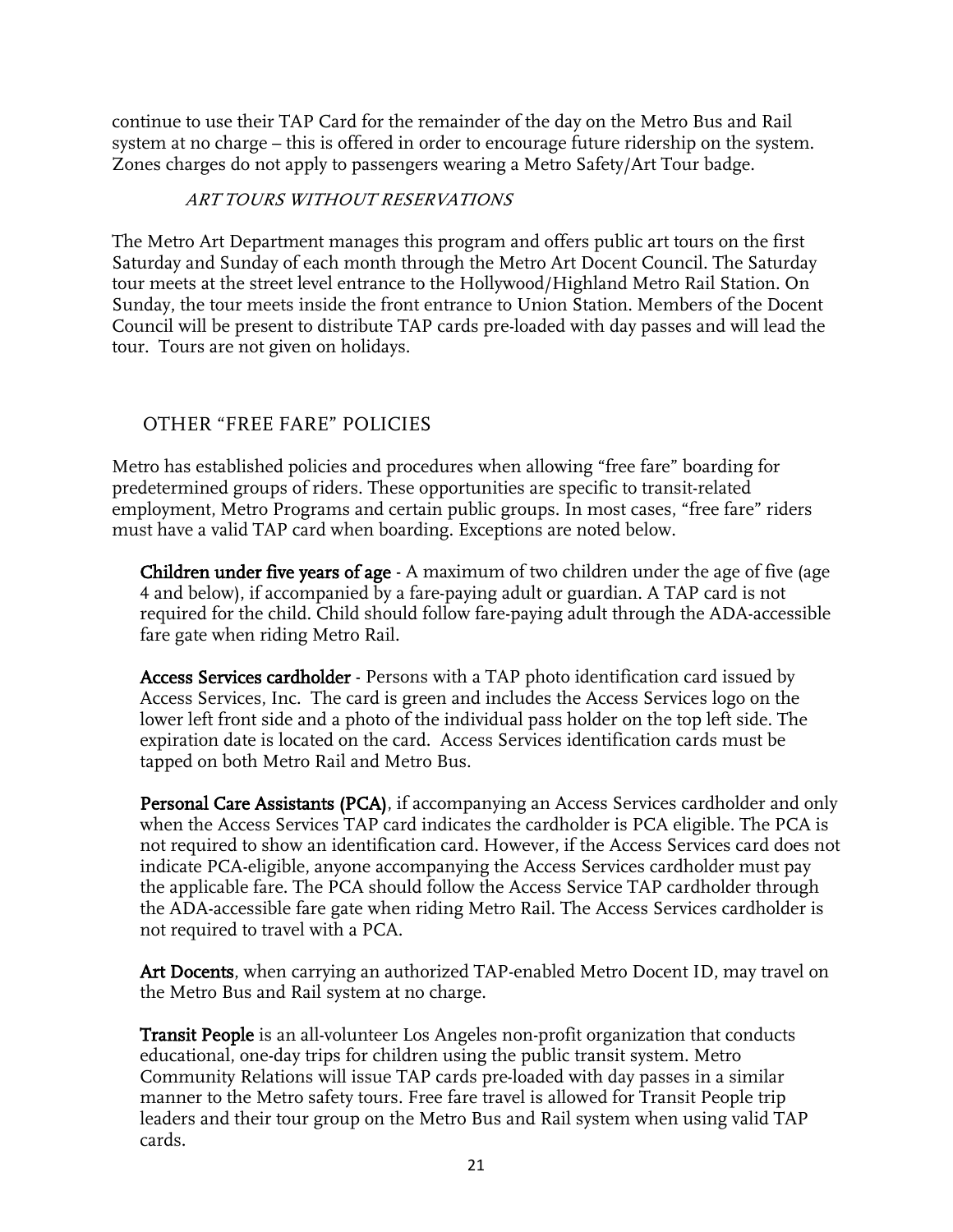<span id="page-21-0"></span>Public Law Enforcement Officers - Law enforcement officers of local police agencies and Sheriffs' departments in full uniform. Note: Firefighters, paramedics, and security officers are not allowed to ride free. LAPD officers in "Class A" (dress) uniforms with valid identification may ride the Metro system on a fare-exempt basis so long as officers do not take seats from fare-paying passengers, and that officers will fulfill their responsibilities as peace officers as circumstances require. Law enforcement officers are required to have a Law Enforcement TAP card to access Metro Rail.

<span id="page-21-1"></span>Traffic Control Officers, when in full uniform, may ride in the area bounded by Washington Blvd. on the south, Cesar Chavez Ave. to the north, Alameda St. to the east, and Figueroa St. on the west. A valid TAP card is required for boarding Metro Rail.

<span id="page-21-2"></span>Metro employees, their spouses, dependents and permanent dependents with a valid TAP-enabled Metro ID have access to all Metro Bus and Rail lines. (Employees must not allow their ID to be used by unauthorized persons. Dependents who allow unauthorized persons to use their ID will lose pass privileges. Dependents are not allowed to ride on out of service trips. Employees and their dependents riding while using a Metro ID must not occupy seats to the exclusion of fare paying customers. The seat restriction does not apply to personnel who are assigned to ride for the purpose of checking or instructing.)

<span id="page-21-3"></span>Other Metro Affiliates, such as the Board of Directors, Board Staff, CAC Member, Contract Employee, County Council Member and Governance Council Member with a valid TAP-enabled Metro badge have access to all Metro Bus and Rail lines. Temporary Consultants with IDs with an orange border on either side of the photo ID are NOT valid as fare media.

<span id="page-21-4"></span>OCTA employees, their spouses, dependents and retirees with a valid agency ID and Partner Agency TAP card are allowed access to all Metro Bus and Rail lines. The OCTA logo and an affixed picture identify a valid OCTA ID. Valid IDs are on display in all operating divisions.

<span id="page-21-5"></span>Omnitrans and Riverside Transit Agency (RTA) employees with a valid ID and Partner Agency TAP card are allowed access to all Metro Bus and Rail lines. Omitrans employee IDs are identified by a blue logo on a white background. The RTA employee ID is identified by a RTA logo on a white background. Neither the Omnitrans nor RTA ID has an affixed picture of the employee. Valid IDs are on display in all operating divisions.

## <span id="page-21-6"></span>ISSUANCE OF ZONE CHECKS

Zone checks are issued to all passengers paying an express zone upcharge and also to passengers paying minimum fares who must travel beyond a fare limit where checks are collected. Checks will be issued on all classes of fares, i.e., cash, 30-day passes, employee passes, discount fares, etc.

On each check issued, the day of the week must be punched.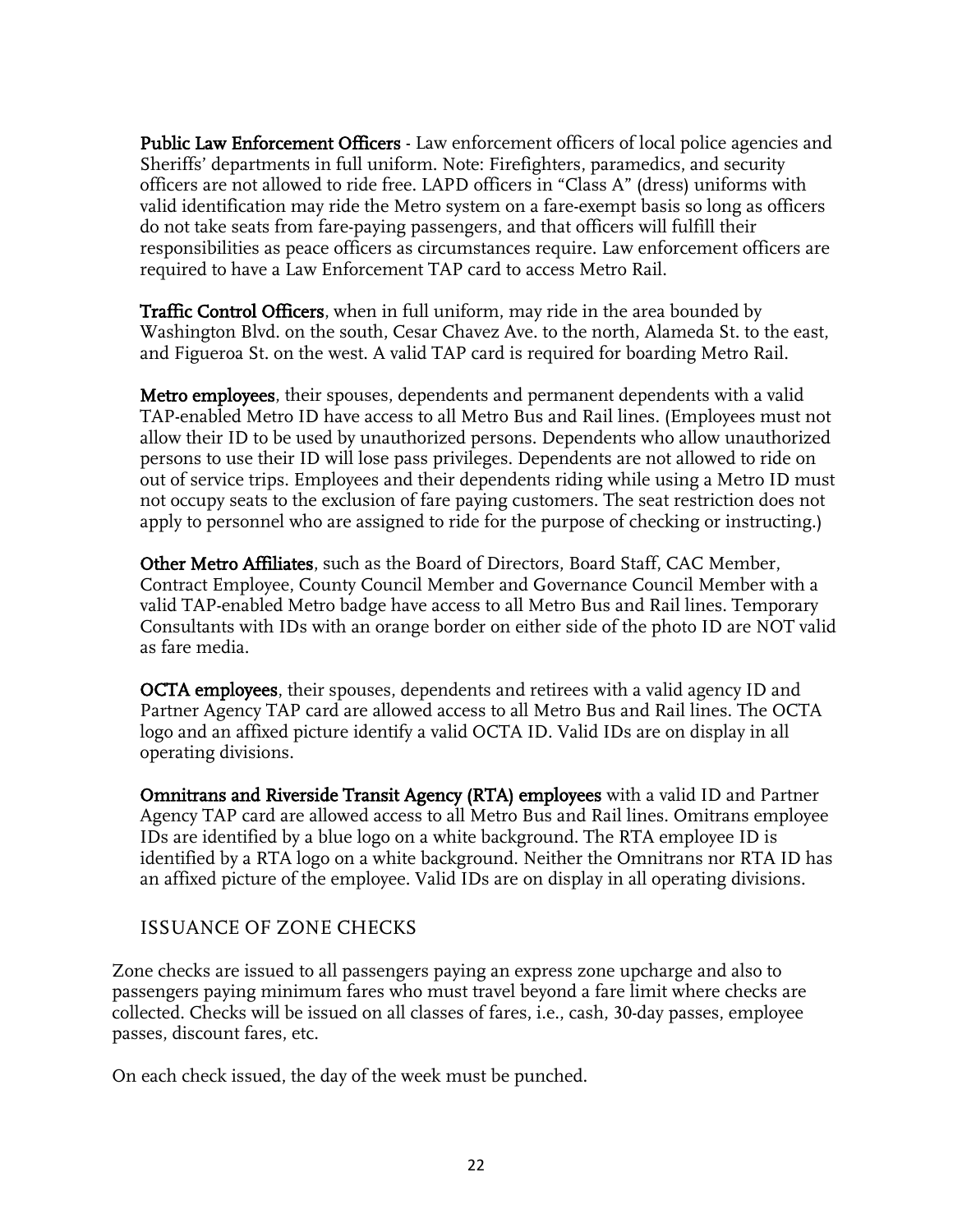#### COLLECTION OF ZONE CHECKS

<span id="page-22-0"></span>When operating lines in Los Angeles County that require the use of zone checks, unless excepted by individual line tariffs, operators will stop their buses at designated limits and collect zone checks. Overrides are also collected at this time.

#### <span id="page-22-1"></span>EXPRESS LINES AND FARES

METRO BUS LINES 501, 577, & 910/950 – These four lines have a flat express fare of \$2.50. On Lines 910/950, a Metro Day Pass is also accepted as the flat express fare.

METRO BUS LINES 442, 460, 487, 489 & 550 – These five lines have routes that combine local and express travel, as described below:

Line 442 – From the Hawthorne Metro Green Line Station to 110 Fwy/Manchester Station is a Base Fare of \$1.75. From 110 Fwy/Manchester Station to Adams Station, is an Express Zone upcharge of \$.75.

Line 460 – From Disneyland to the Norwalk Metro Green Line Station is \$1.75. From Norwalk Metro Green Line Station to Downtown LA is an Express Zone upcharge of \$.75

Lines 487/489 – From El Monte/Temple City to Del Mar or Valley Bl is a Base Fare of \$1.75. From Del Mar or Valley Bl to CSULA is an Express Zone upcharge of \$.75. From CSULA to Downtown LA is a Base Fare of \$1.75.

Line 550 – From San Pedro to the Harbor Gateway Transit Center is a Base Fare of \$1.75. From Harbor Gateway Transit Center to 39th St/Figueroa Av is an Express Zone upcharge of \$.75.

Refer to the ZONE FARE STRUCTURE chart on next page for further Express Fare information.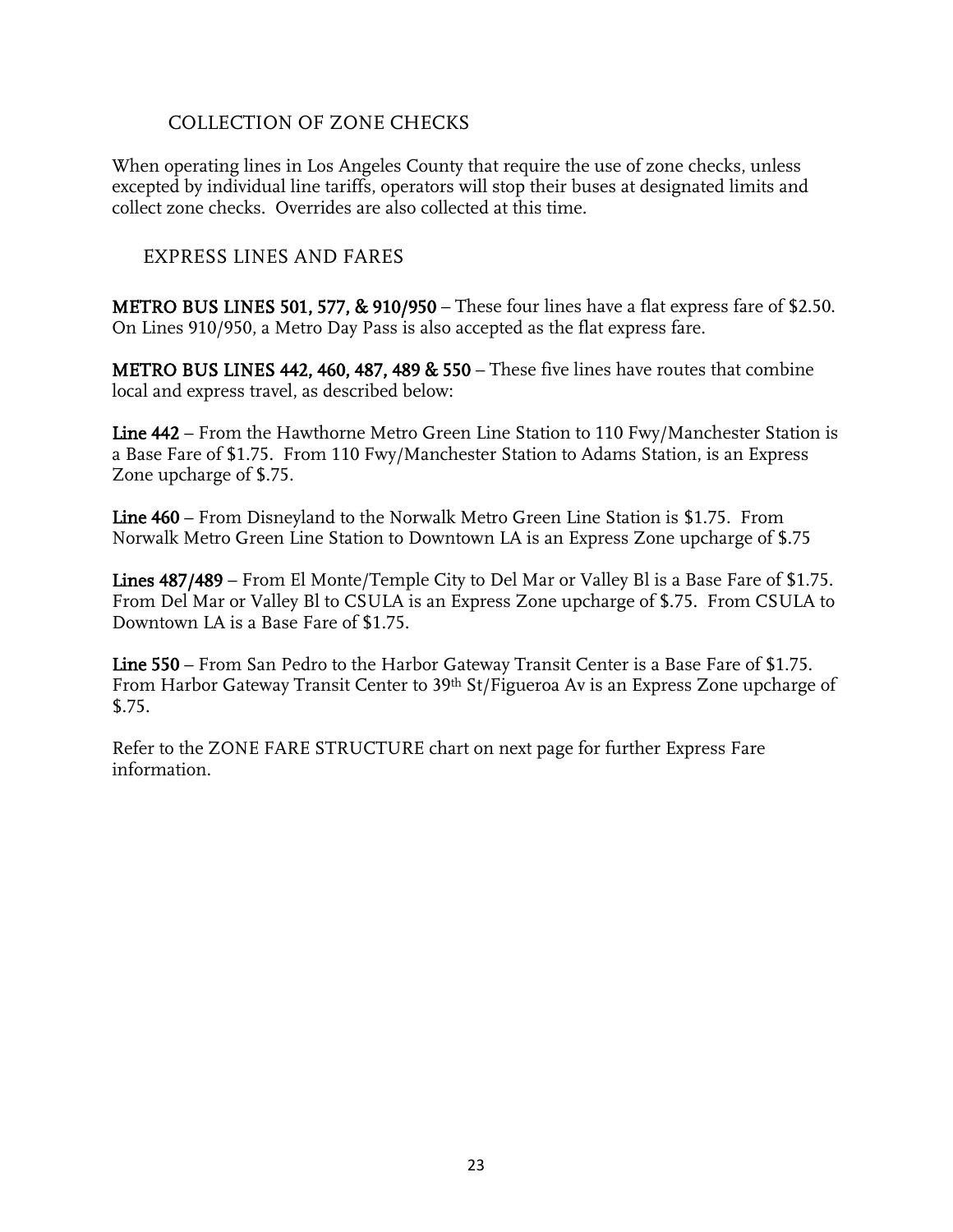<span id="page-23-0"></span>